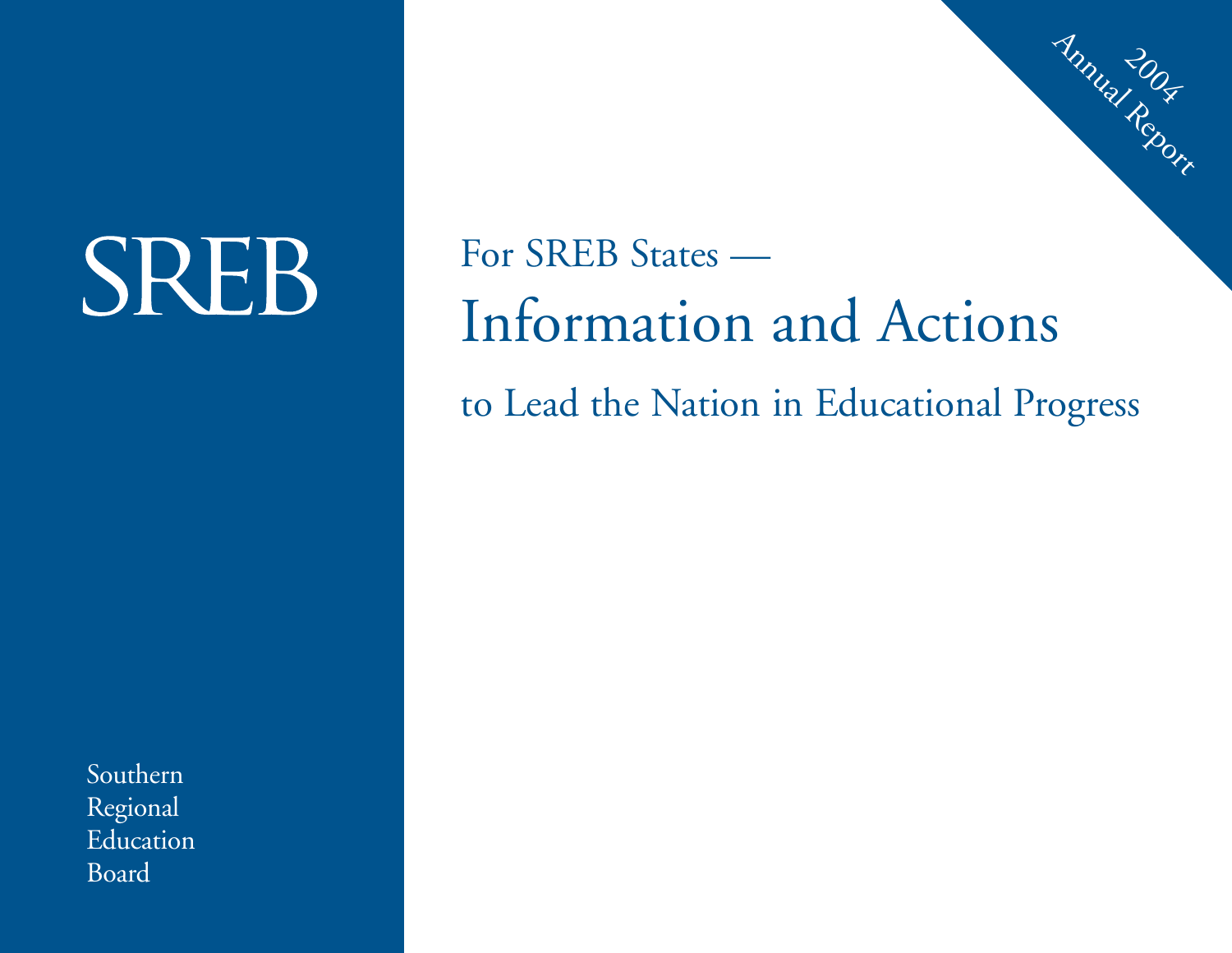# **GOALS**

**In one way or another, the entire SREB staff supports the** *Challenge to Lead* **Goals**

The Southern Regional Education Board was the first education organization in the nation to stress that states not only should set goals for education but also should measure progress toward those goals and monitor trends.

Now, the SREB *Challenge to Lead* Goals for Education in the 21st century make a dramatic statement: *"SREB states can lead the nation in educational progress."*

That bold statement and the accompanying goals are a set of challenges to every state. Students at every level need to be ready for learning — ready to learn in first grade, ready for the middle grades and high school, and ready for college and the workplace. Achievement gaps need to be closed. Schools and colleges need to be ready for students. States need to provide leadership through one system of quality schools and colleges and universities for all the South's citizens.

Staff have traveled to member states for state-customized SREB Goals presentations. SREB will continue to report on each state's progress toward these goals. There will be comprehensive reports on each goal every two years, reports on each SREB state, and numerous short reports on various indicators. *(See the Educational Policies section of this report for more details and publications.)*

# *Challenge to Lead* **Goals for Education**

- 1. All children are ready for the first grade.
- 2. Achievement in the early grades for all groups of students exceeds national averages and performance gaps are closed.
- 3. Achievement in the middle grades for all groups of students exceeds national averages and performance gaps are closed.
- 4. All young adults have a high school diploma or, if not, pass the GED tests.
- 5. All recent high school graduates have solid academic preparation and are ready for postsecondary education and a career.
- 6. Adults who are not high school graduates participate in literacy and job-skills training and further education.
- 7. The percentage of adults who earn postsecondary degrees or technical certificates exceeds national averages.
- 8. Every school has higher student performance and meets state academic standards for all students each year.
- 9. Every school has leadership that results in improved student performance — and leadership begins with an effective school principal.
- 10. Every student is taught by qualified teachers.
- 11. The quality of colleges and universities is regularly assessed and funding is targeted to quality, efficiency and state needs.
- 12. The state places a high priority on an education *system* of schools, colleges and universities that is accountable.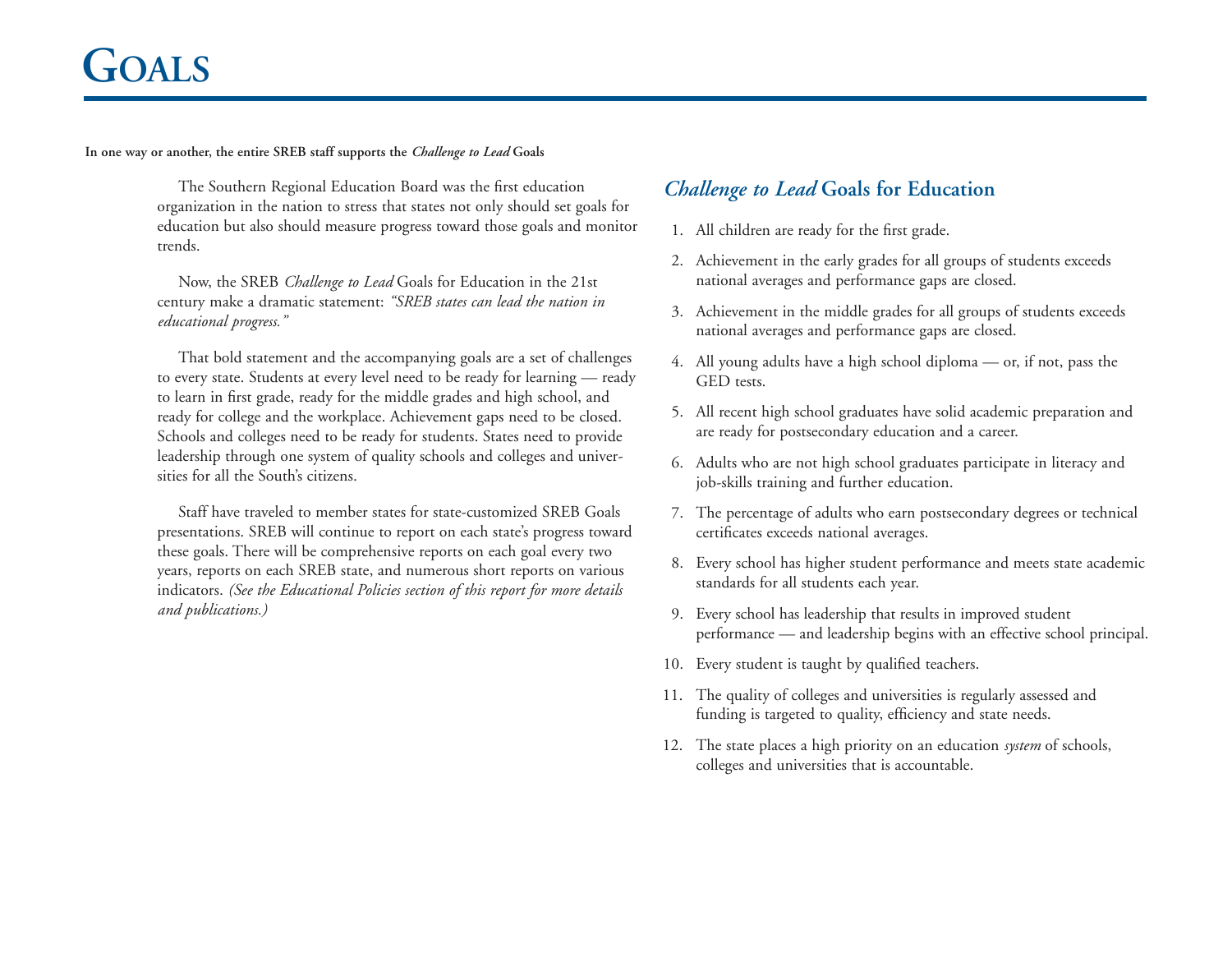# **ABOUT SREB**

The Southern Regional Education Board is America's first interstate compact for education. SREB was created to provide specific services to member states, to create ways to share resources, and to enable states to achieve together educational programs and improvements that would be impossible or financially impractical for a single state.

Among SREB's programs:

- The SREB-State Data Exchange (with 35 years of service to SREB states) and the *SREB Fact Book on Higher Education:* the longeststanding and most timely interstate higher education data reports in the nation.
- The Academic Common Market (with 30 years of service to SREB states): students from SREB states enroll in specialized graduate and undergraduate programs offered by institutions in other SREB states. Students save by paying in-state tuition. States gain by tuition revenues and can reduce duplication by sharing programs rather than creating new ones.
- *High Schools That Work:* now in more than half the nation's states, the largest school improvement network in America.
- SREB Legislative Work Conference: the first annual forum for legislators on education issues facing states. In 2004, the chair (Senator Jack Hill of Georgia) and the vice chair (Representative Stephanie Ulbrich of Delaware) will gavel to order the 53rd Legislative Work Conference.
- Educational Technology Cooperative: the largest and most productive educational technology collaborative of state K-12 and postsecondary education agencies in the United States.
- SREB-State Doctoral Scholars Program: now with more than 200 graduates, is a nationally recognized model to produce minority Ph.D.s and encourage them to seek faculty positions.
- The *Electronic Campus:* the nation's most comprehensive distancelearning marketplace, with more than 200 colleges and universities offering 9,000 courses and 400 degree programs.

■ The Council on Collegiate Education for Nursing: the nation's only regional council on collegiate nursing education, with 175 colleges and universities as members.

Created in 1948 by Southern states, the Southern Regional Education Board helps government and education leaders work cooperatively to advance education and, in doing so, to improve the social and economic life of the region. SREB works to pursue longer-term solutions that are more likely to produce lasting effects. SREB helps state leaders build visions for education in their states and shares its analyses of state actions with government and education leaders in order to help them prepare for issues that lie ahead.

SREB deals with education at all levels, from prekindergarten through colleges and universities. Top policy-makers in the region have set *Challenge to Lead* Goals for Education that are monitored and reported on regularly by SREB. These SREB Goals challenge schools and colleges and universities to pursue excellence. They also challenge state leaders to provide support and oversight.

SREB provides a wealth of information. It maintains an extensive database about education in all 16 SREB states. Staff members respond daily to requests from governors, legislators, educators and the news media. SREBsponsored meetings enable policy-makers and educators to share information within their states and across state lines. SREB publications range from the short and timely *Legislative Reports* to the *SREB Fact Book on Higher Education,* which is updated regularly online.

SREB's 16 member states are Alabama, Arkansas, Delaware, Florida, Georgia, Kentucky, Louisiana, Maryland, Mississippi, North Carolina, Oklahoma, South Carolina, Tennessee, Texas, Virginia and West Virginia. SREB is governed by a board that consists of the governor of each member state and four other individuals from the state, at least one of whom must be a state legislator and at least one an educator. All appointments are made by the governors for four-year staggered terms.

SREB is supported by appropriations from its member states and by funds from foundations, businesses, and state and federal grants and contracts.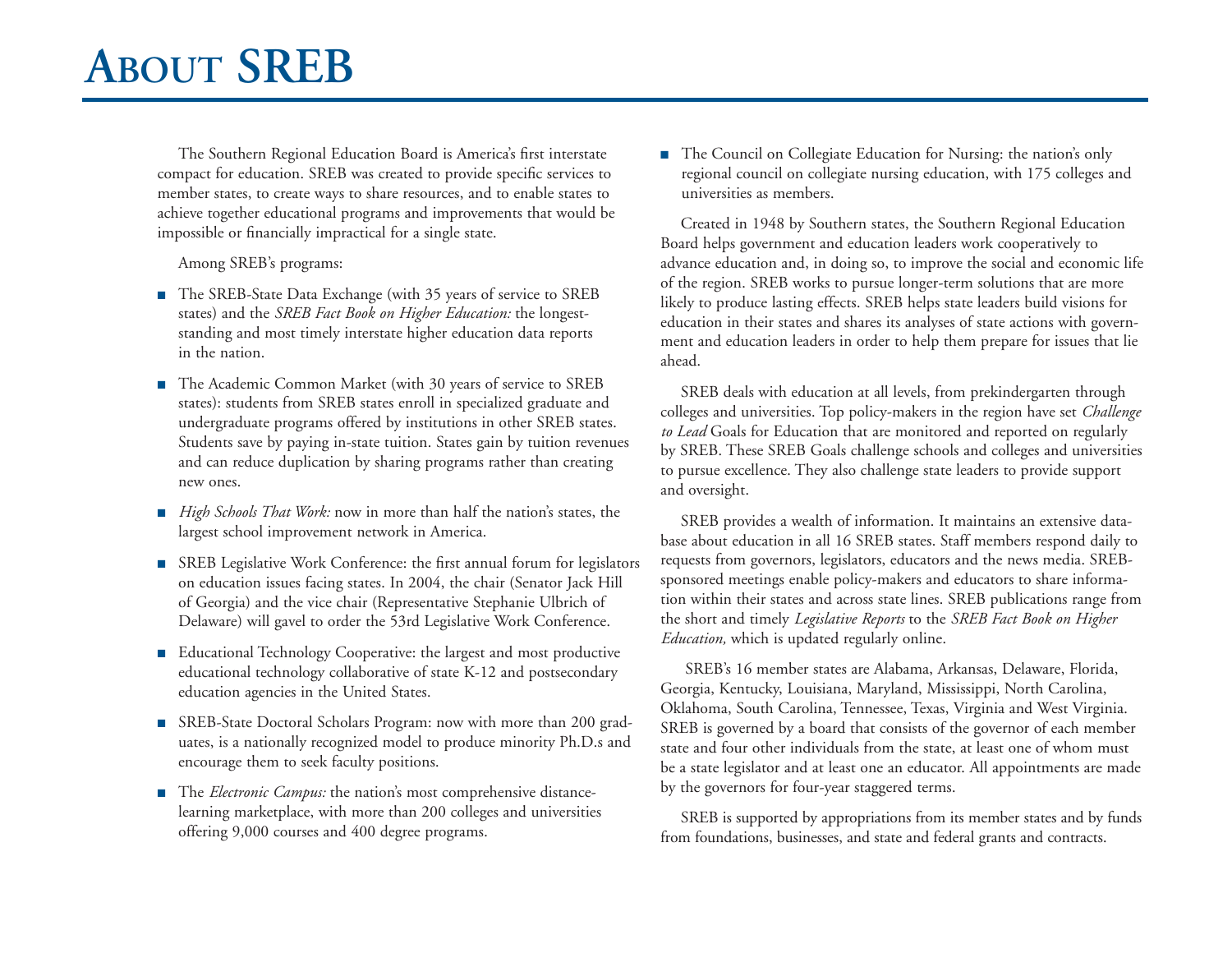# **MESSAGE FROM THE CHAIRMAN**



# **GOVERNOR MIKE HUCKABEE**

*Southern Regional Education Board Chairman Mike Huckabee, one of America's most-experienced governors, is now in his eighth year as governor of Arkansas. Governor Huckabee's Southern colleagues recognized his leadership by electing him chairman of the Southern Governors' Association. Governor Huckabee's leadership nationally has been recognized by the National Governors Association and in his selection as chairman-elect of the Education Commission of the States.*

> "*To get a job … to earn a degree … to keep a job … to get more education … to get a better job. To help persons with all these goals. That's why we are here today to launch Ways In Mentor."*

> > **Governor Mike HuckabeePress Conference, February 25, 2004 University of Arkansas at Little Rock**

For me, this year has been marked by school-finance and school-governance issues affecting the 450,000 children in Arkansas' public schools. But for long-term job-related and education reasons, I thought it was important to launch SREB's Ways In Mentor, an online initiative that's especially designed for adults seeking to further their education. Next for Ways In Mentor will be the SREB Teacher Center, which is designed to meet the needs teachers have for more education. SREB's Ways In Mentor is a symbol of our belief that education is the key for all residents of the South.

We can see the progress in education even though we face nagging problems. This year's budget issues aren't unprecedented, but they have been extraordinary. Special legislative sessions to pass state budgets have become almost commonplace. A longer view, however, convinces me that the tide is in favor of progress.

I see that tide in the work of SREB. I see it in the new applications of technology that spring from the SREB Educational Technology Cooperative and the SREB *Electronic Campus.* I see it in the groundbreaking programs of SREB's *High Schools That Work,* America's largest high school improvement effort. I see it in the SREB programs that help our states multiply their resources while dividing costs in tight budget times, such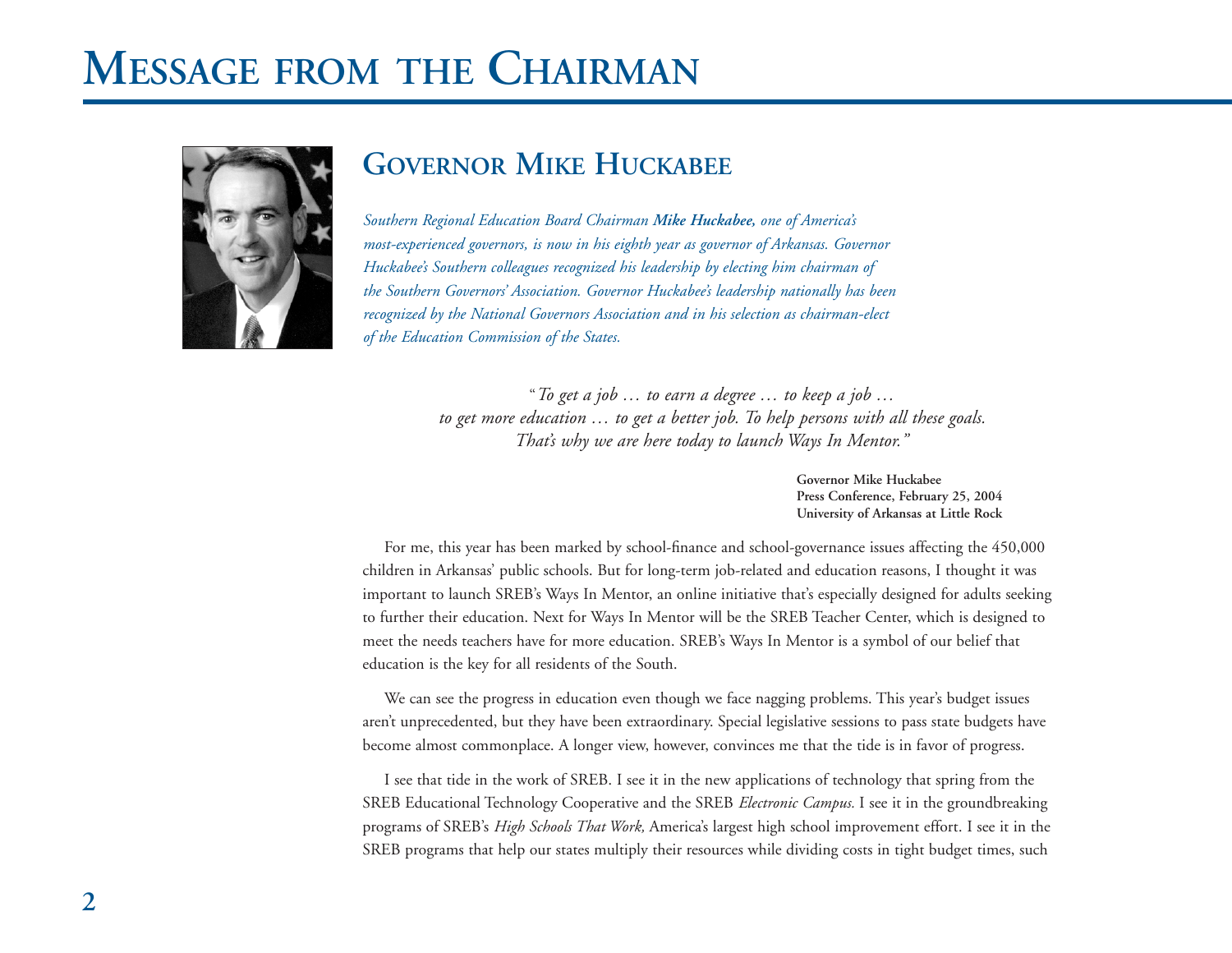as the Academic Common Market and the SREB-State Doctoral Scholars Program.

I see the tide in favor of progress when I look back more than four decades to when the first SREB goals commission challenged Southern leaders to "cast away forever the traditional double standard" that caused the South to set lower expectations for itself. The South, SREB said then, must be "measured against the same criteria of excellence which are applied everywhere."

In 1988, SREB adopted tough goals to point the way to the national education goals. SREB reports called for "closing the gaps" — reflected in the aim of today's No Child Left Behind Act. While implementation of the federal act has been imperfect, the goals are right and necessary. Still pushing the South, SREB updated its education goals in 2002 and challenged the region to lead the nation.

SREB's current *Challenge to Lead* Goals for Education extend from before grade school to after college. Yes, they're demanding. But the reading and mathematics tests given in all 50 states last year by the National

Assessment of Educational Progress showed Southern states leading the nation in educational progress. That's right. The message from America's first report on reading and mathematics achievement that used the same measure in all 50 states is that SREB states led the nation in progress.

SREB will continue to report and celebrate our successes. It also will continue to point out when we fall short and help us solve common problems. That's in large measure what SREB does when it sponsors the South's largest education meeting: the *High Schools That Work* summer staff development conference. More than 6,000 educators meet to learn from colleagues who are solving the problems we all face.

Education is the foundation for everything else we do, from economic development to health care. We're facing some different challenges today, but one of the key solutions to these challenges remains the same.

Be measured by national standards. Reach national standards. Exceed national standards. Lead the nation in educational progress. The problems may change, but we have the right goals and the right mission for our states.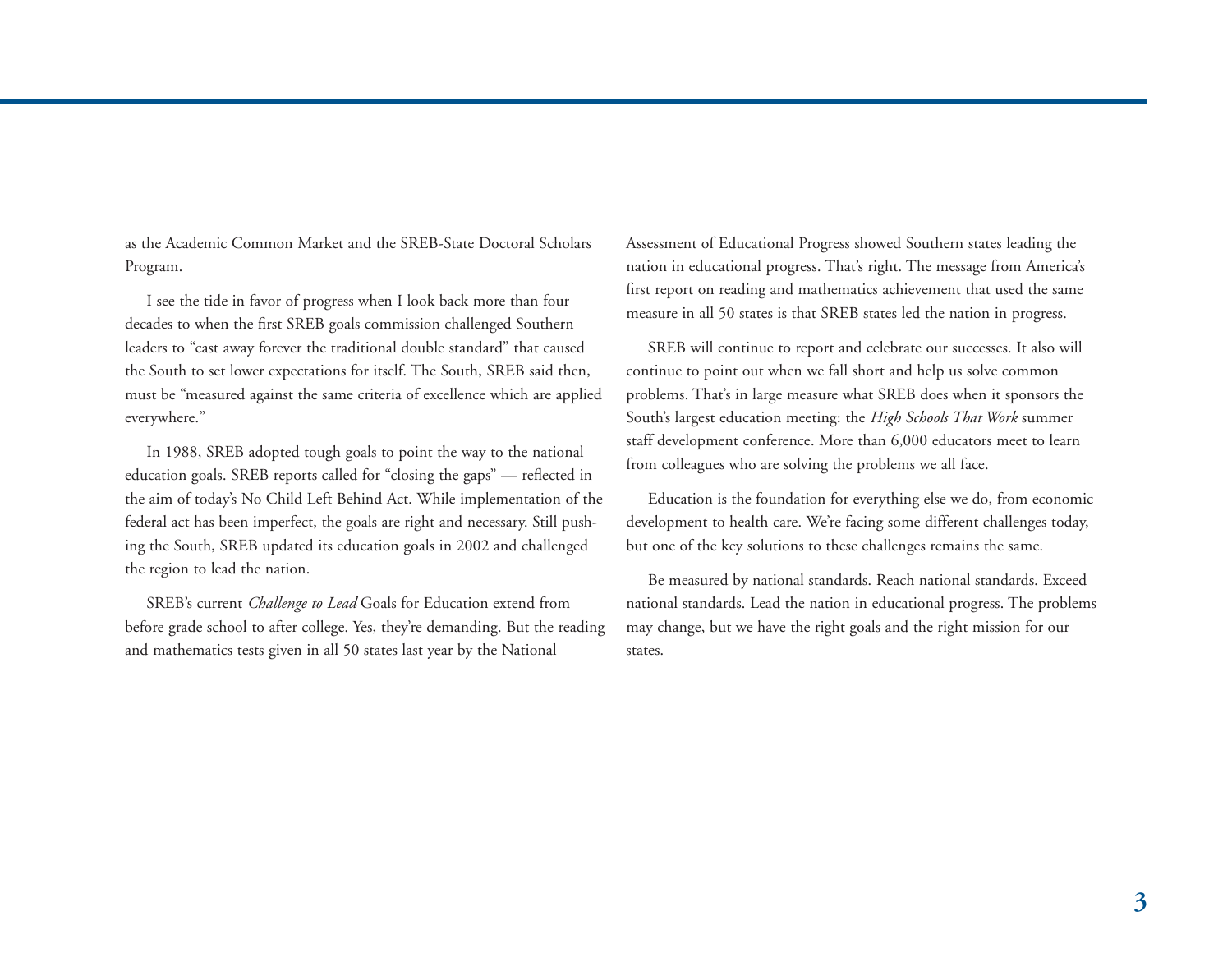# **MESSAGE FROM THE PRESIDENT**



# **MARK MUSICK**

*Mark Musick is president of the Southern Regional Education Board, an organization he has served for nearly 30 years. He came to SREB from Virginia, where he served in the governor's office and with the Virginia Community College System and the State Council of Higher Education for Virginia.*

#### **"SREB states can lead the nation in educational progress.**"

That opening statement from our *Challenge to Lead* Goals for Education is not merely wishful thinking. As Governor Huckabee said, the tests given in every state in 2003 by the National Assessment of Educational Progress prove it. The Southern Regional Education Board will provide examples of the actions and the information needed for SREB states to continue to lead the nation in educational progress.

This has been a difficult year for state leaders. Budget issues are obvious; so are the realities of implementing the federal No Child Left Behind Act. And the backdrop for both is America's war against terrorism. These are not the first tough times for the South: In 1938, for example, President Franklin Roosevelt said that "the South presents right now the nation's No. 1 economic problem."

SREB's long-range goals for education are even more important when immediate problems demand and consume our attention. It is important that SREB states stay focused on where we want to go and what we want to achieve. We know that education is the only long-term solution to the economic challenges we face.

The list of SREB *Challenge to Lead* Goals for Education is more than can be accomplished this year or next. People facing real budget problems worry about keeping what they have, not about doing more. Yet the South must remember where it is headed. SREB will continue to report honestly and dispassionately on how Southern states are doing.

As Governor Huckabee points out, SREB will help. But the real action takes place in our states. It is policy-makers — particularly governors and legislators — who must set the direction and the spending. It is schools, universities, and community and technical colleges that must provide the education that people need.

SREB states have America's best record and longest history of working together, of sharing resources and ideas. This report shows some of what the 16 states have built. Cooperation that enables states to divide costs while multi<sup>p</sup>lying services to their residents is especially important when budgets are tight. We began this year under an SREB banner proclaiming the "Challenge to Lead in Challenging Times." Working together, especially in challenging times, is how SREB states will lead the nation.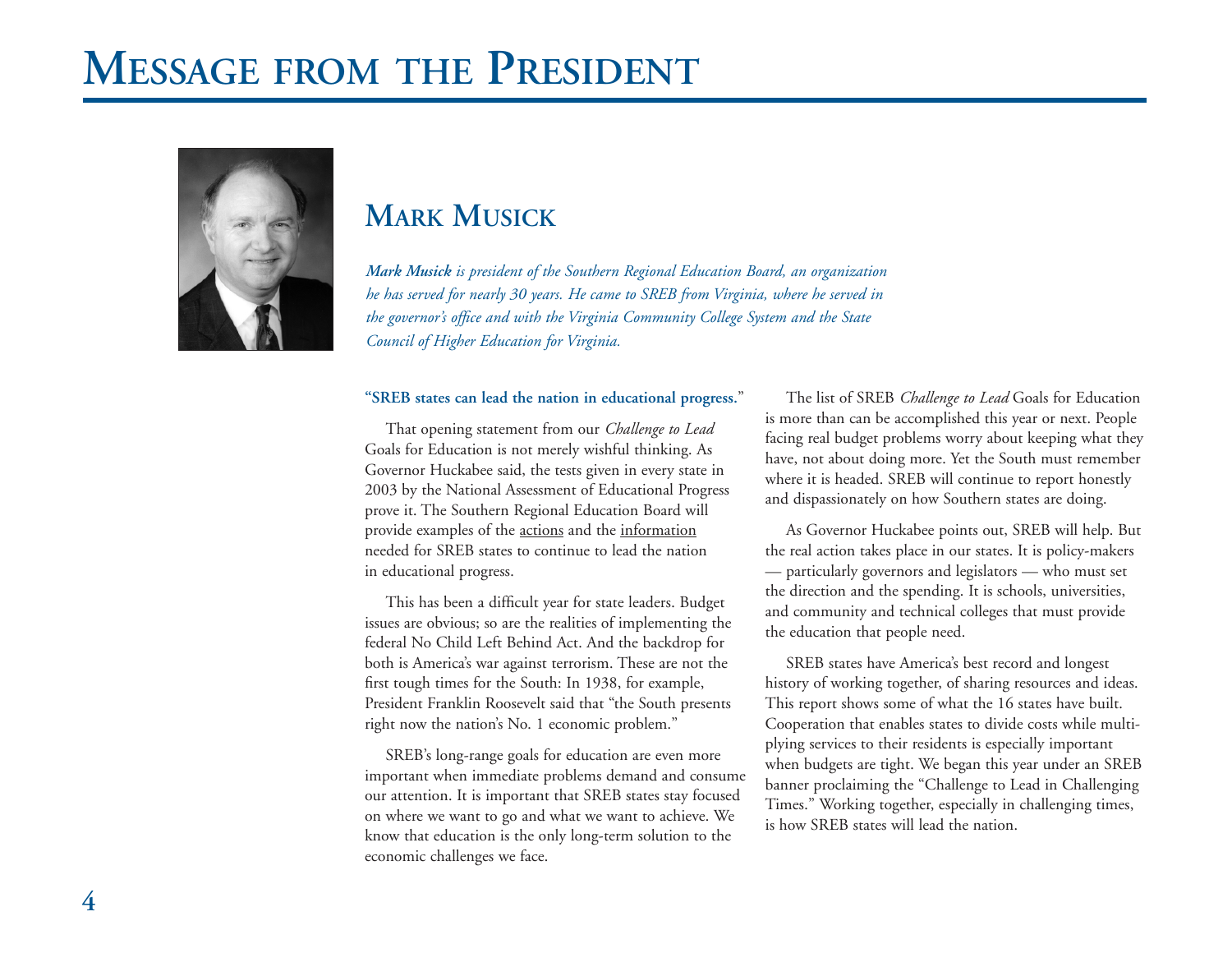# **STATE SERVICES**

**Jim Watts,** vice president: jim.watts@sreb.org **Gale Gaines,** director, legislative services: gale.gaines@sreb.org

> Serving member states is the intent of all SREB programs. State services are at the heart of everything that SREB does best.

> Staff members in State Services often are SREB's initial link to executive and legislative officials and staff in the 16 SREB states. Staff members respond to questions with timely, concise information, and they prepare reports on pressing issues.

> SREB is known for its commitment to helping policy-makers accurately analyze trends and issues. Reports have addressed such subjects as teacher salaries, employee benefits, school accountability, policies allowing retired teachers to return to teaching, and scholarship programs that help paraprofessionals become certified teachers.

> The annual series of *Legislative Reports* follows the events in the 16 SREB legislatures, beginning with governors' legislative and budget proposals and ending with final legislative actions. The final report of the series each year, the *Legislative Briefing,* is a topical summary of final legislative and budget actions. These reports are shared with officials throughout the SREB region and are available on the SREB Web site.

> State Services staff members work closely with the SREB Legislative Advisory Council, which is composed of state senators, representatives and

delegates from all SREB states. The staff members regularly make presentations to legislative and educational groups and also coordinate the annual Legislative Work Conference and meetings of the Legislative Advisory Council and legislative and executive staff.

Other meetings and efforts respond to continuing and emerging issues. One priority is accountability for schools and colleges. SREB states continue to work together to compare state policies in school accountability and testing. This year, SREB will convene state department of education officials to discuss issues related to the use of high school assessments as a part of graduation requirements. These activities exemplify interstate sharing, a cornerstone of what SREB is all about.

#### *Publications:*

*2004 Legislative Report* series *Legislative Briefing Focus on Teacher Salaries: Recent Actions in the SREB States State Notes* (published annually)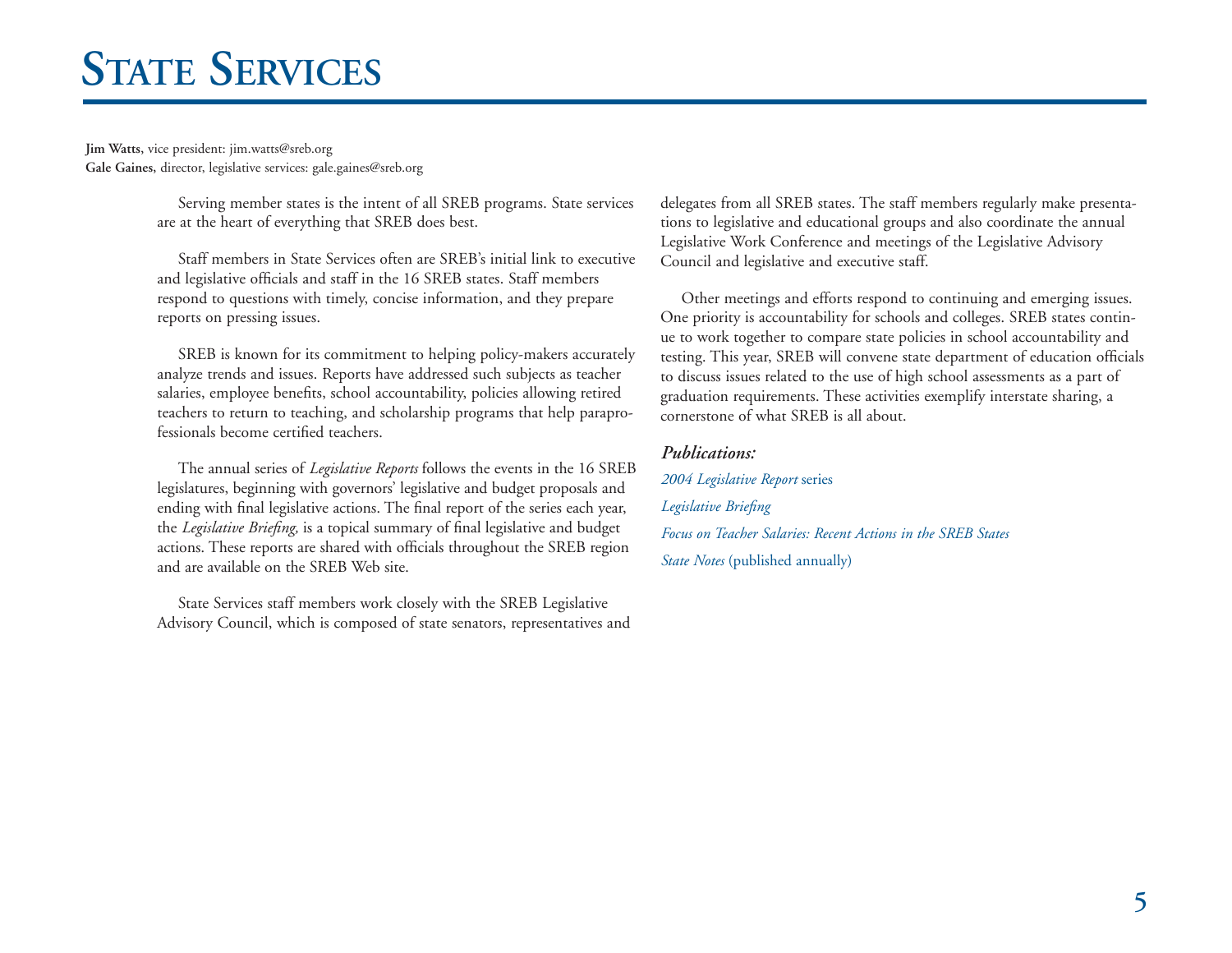# **EDUCATIONAL POLICIES**

# **Educational Goals and Indicators**

**Joan Lord,** director, education policies: joan.lord@sreb.org **Rebecca Daugherty,** research associate: rebecca.daugherty@sreb.org **Heather DiNapoli,** research associate: heather.dinapoli@sreb.org **Robin Wade,** research associate: robin.wade@sreb.org

SREB tracks the progress of states in meeting *Challenge to Lead* Goals. The goals address school and college readiness, achievement gaps, and the efficiency and effectiveness of state educational systems. Indicators of progress have been identified for each goal, and these help state policymakers and educational leaders know if their states are making progress.

SREB will issue the first report on each of the goals by June 2005. SREB will also provide each state a customized report on the progress it is making on key indicators for each goal. These customized reports will be published every other year, beginning with 2004. National benchmarks, as well as measures of improvement, are important in these reports. If SREB states are to lead the nation, they must be measured in a national context and make continuous gains.

In addition to reporting on the goals, SREB continues to give special attention to issues that have been important to SREB states over the years. These include, for example, the health and academic factors related to school readiness; student achievement, particularly in reading and mathematics; remediation in college; college accountability and readiness; financial aid and college affordability; and teacher quality.

### *Publications:*

*State Reports* (state-by-state reports based on *Challenge to Lead* Goals) *Getting the Mission Right in the Middle Grades Progress Being Made in Getting a Quality Leader in Every School Resolve and Resources to Get a Qualified Teacher in Every Classroom Mastering Reading and Mathematics in the Early Grades Getting High School Graduation Test Policies Right in SREB States SREB States Continue to Lead the Nation in Teachers with National BoardCertification Challenge to Lead in 2004: Marking Progress, Facing Challenges Preparing Tomorrow's Teachers to Use Technology: Changing the way teachers are prepared Higher Education Studies, Reports and Surveys in the SREB States College Affordability* (Summer 2004)

# **Quality Teachers**

**Lynn Cornett,** senior vice president: lynn.cornett@sreb.org **Gale Gaines,** director, legislative services: gale.gaines@sreb.org

> "Every student is taught by qualified teachers." This goal carries on a theme that SREB noted in 1981: Preparing teachers is the number one topic that schools and colleges need to address together.

> SREB's work on ensuring a qualified teacher deals not only with preparing new teachers. It also involves calling for better data about supply, demand and quality of teachers; licensure focused on performance; and

professional development that helps teachers improve student achievement. Technology can be better used to deliver high-quality professional development to support new and veteran teachers. More-focused resources are needed to help beginning teachers develop the skills and knowledge to improve student achievement and reduce the numbers leaving classrooms in the first five years. Qualified teachers are especially needed in lowperforming schools.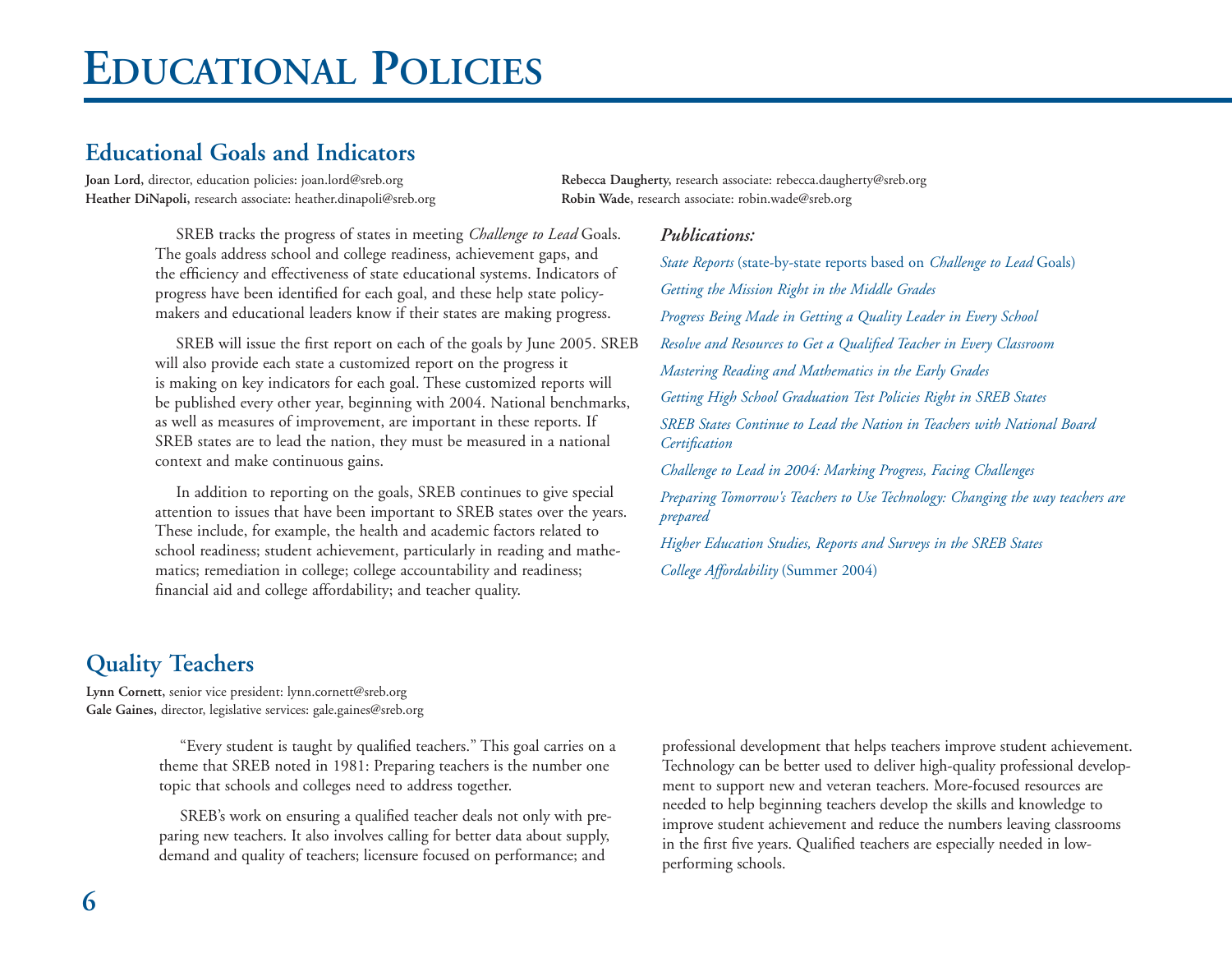Resolve by states, districts and schools is needed to hire a highly qualified teacher in every classroom. Resources will be needed to make it happen. Teacher compensation remains one important part of putting a high-quality teacher in every classroom. How teachers are paid — not just how much has become more important in light of today's emphasis on the performance of all students. Salaries and benefits should be aimed at recognizing expertise, student performance, state needs and taking on additional or different roles to improve curriculum and instruction. State policies should reward and encourage hard work, and recognize market-place differences and professional improvement in knowledge and skills. Every state, district and school must make sure that all children — regardless of location, wealth or any other factor — meet educational standards and that every child has a high-quality teacher.

#### *Publications:*

*Resolve and Resources to Get a Qualified Teacher in Every Classroom SREB States Continue to Lead the Nation in Teachers with National BoardCertification Focus on "Highly Qualified Teachers": SREB States Take Action* 

*2003 Study of Teacher Supply and Demand in Tennessee* 

*Focus on Teacher Salaries: Recent Actions in the SREB States* 

# **Education Data Services**

**Joe Marks,** director: joe.marks@sreb.org **Marie Loverde,** research assistant: marie.loverde@sreb.org

> The *SREB Fact Book on Higher Education* is a source of comparative data widely used throughout the region and the nation. Published since 1956, the *Fact Book* is now interactive, online, updated continually and, of course, available 24/7. It includes more than 85 tables and has information about the SREB region, each SREB state and the United States. *Featured Facts* publications for each SREB state are compiled from this information. *Fact Book* Bulletins are issued periodically.

Since 1970 the **SREB-State Data Exchange** has brought together the higher education governing and coordinating boards in SREB states to produce comparative information critical to the annual decision-making needs of higher education boards, governors' offices and legislative committees. Agencies' staff members meet annually to review results and plan initiatives. In addition to current-year statistics on postsecondary education, tuition and fees, public funding and faculty salaries, comparisons of the first-year retention rates of college freshmen and the nation's first comprehensive

interstate profile on e-learning enrollments have been added to the annual survey.

In 1991 SREB established the **SREB Data Library,** one of the nation's first online education data centers. The library contains all of the databases used for the *SREB Fact Book on Higher Education,* the *Goals for Education* reports and the SREB-State Data Exchange as well as databases on health professions education— all regularly updated.

#### *Publications:*

*SREB Fact Book on Higher Education*

*SREB Fact Book on Higher Education* (Condensed edition) *SREB Fact Book on Higher Education* (Online edition, available 24/7) *Featured Facts* (state-by-state reports from the *SREB Fact Book)*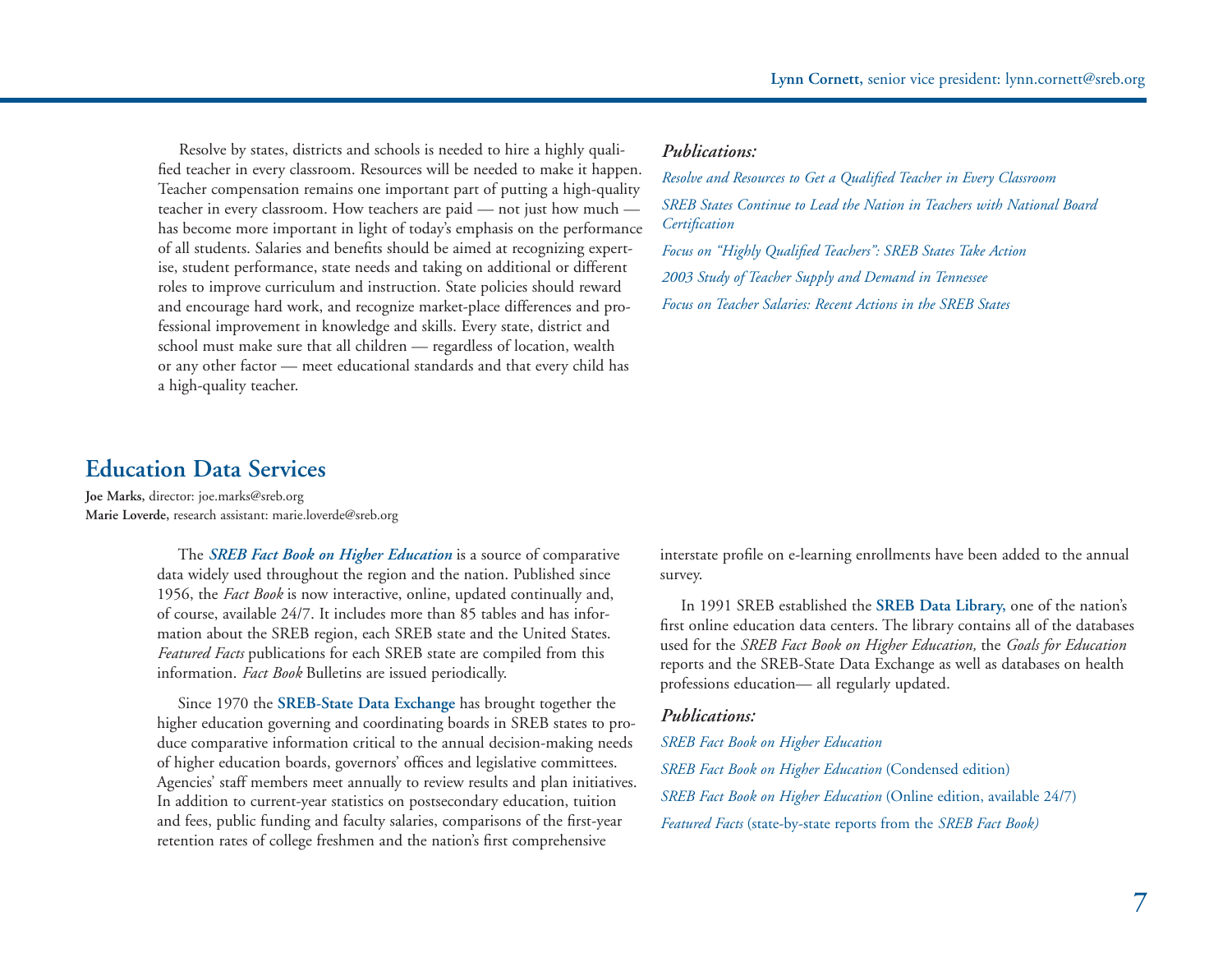# **SREB-State Doctoral Scholars Program**

**Ansley Abraham,** director: ansley.abraham@sreb.org **Robbie Ouzts,** doctoral scholar services coordinator: robbie.ouzts@sreb.org **Robert Belle,** director of the SREB-AGEP Doctoral Scholars Program: bob.belle@sreb.org **Trakia Walker,** institute and grants coordinator: trakia.walker@sreb.org **Walt Jacobs,** consultant: walt.jacobs@sreb.org

**200 and Counting**. … The **SREB-State Doctoral Scholars Program** has reached another milestone — more than 200 Ph.D. graduates and counting.

The Southern Regional Education Board formed the Doctoral Scholars Program in 1993 because in many states the number of minority Ph.D. graduates was zero, or close to it, in several key disciplines. Now in its 11th year, the program is helping more than half of the SREB states. Designed to be "more than a check and a handshake," the Doctoral Scholars Program follows a simple approach: identify minority graduate students who are committed to careers in academia; provide them with intensive support as they pursue Ph.D.s; and help them secure tenure-track faculty positions so that they may prepare and mentor the next generation of scholars.

Colleges and universities throughout the South and across America have recognized the need to diversify their faculties to serve an increasingly diverse student population. The SREB-State Doctoral Scholars Program which is represented on more than 83 campuses — has become an important resource for efforts to increase the region's faculty diversity. However, even with a decade of success and more than 200 graduates, we have not produced enough graduates to place one minority faculty member in each state-supported institution in the region.

The program's "strong support = staying power" philosophy is working; the outstanding statistics prove it. The retention and graduation rate is almost 90 percent; nationwide, only about 37 percent of minority doctoral scholars eventually earn their Ph.D.s. More than 500 minority scholars will have received support from the Doctoral Scholars Program by the end of 2004; nearly 225 will have earned Ph.D.s. Some 70 percent of the program's graduates have found jobs as faculty, postdoctoral researchers or administrators at colleges and universities. Another 260 scholars are in the SREB pipeline, and new students are accepted each year.

More than 700 scholars, faculty and guests attended the 10th annual Compact for Faculty Diversity's Institute on Teaching and Mentoring, which was held in Miami, Florida. SREB is hosting the 11th annual institute in Atlanta; it should be the largest ever, with more than 800 participants. This is America's largest gathering of minority Ph.D. scholars. Participants are provided with seminar and workshop opportunities to gain skills and knowledge that will assist them in earning the Ph.D. and succeeding as junior faculty members on college and university campuses.

The SREB-State Doctoral Scholars Program has taken advantage of several grants that increase opportunities and allow the Doctoral Scholars Program to deliver support services to more than 200 additional minority Ph.D. scholars. Grants have been given by the National Science Foundation Alliance for Graduate Education and the Professoriate, the National Institutes of Health Minority Access to Research Careers, The Alfred P. Sloan Foundation Minority Ph.D. Program and the Philadelphia Foundation Wright-Hayre Fund.

#### *Publications:*

*Milestone Graduates: 200 and Counting A decade, a difference … Pathways to the Professoriate Doctoral Scholars: Online Directory*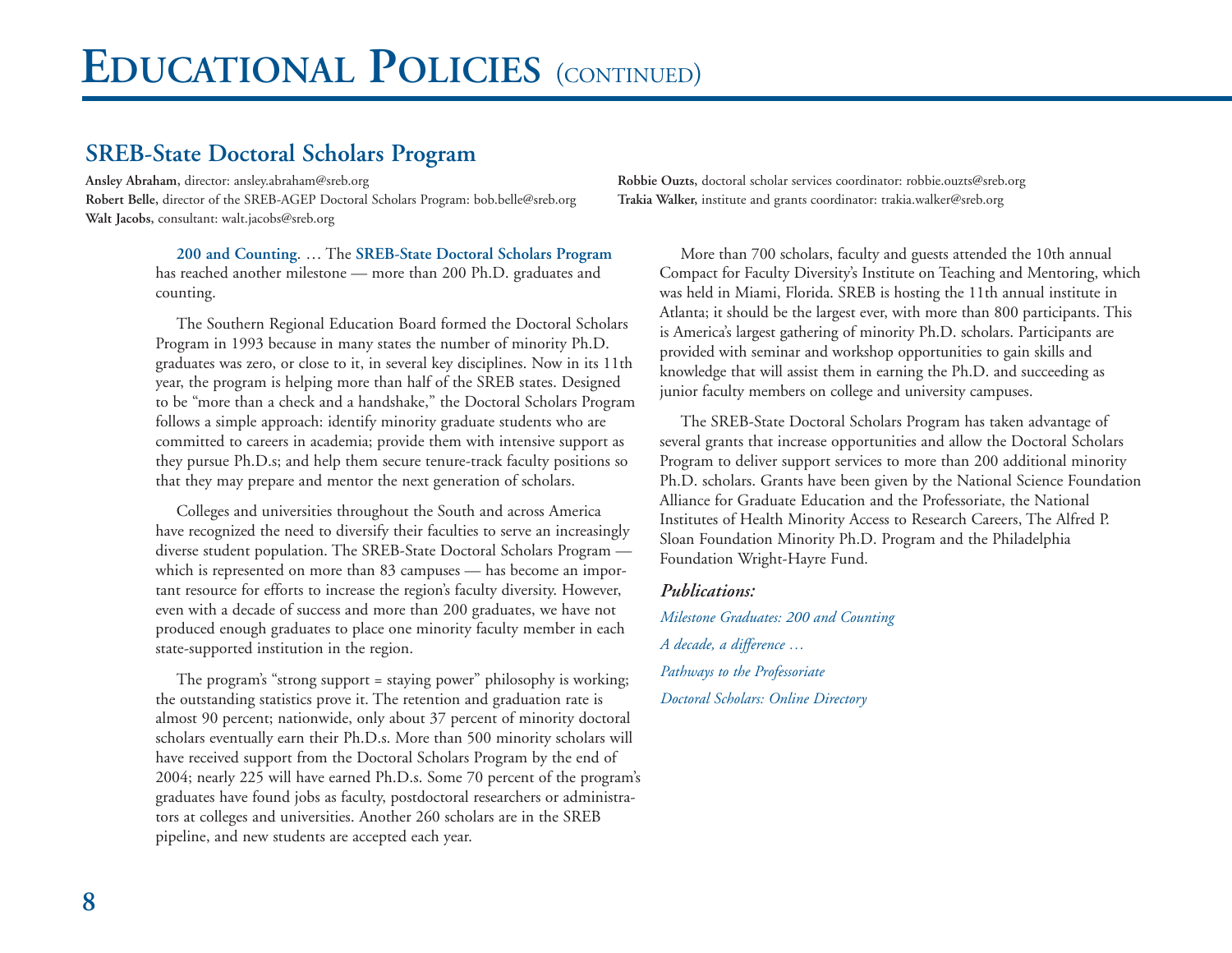# **Distance Learning Policy Laboratory**

**Bruce Chaloux,** director, electronic campus: bruce.chaloux@sreb.org **James Mingle,** director: james.mingle@sreb.org

> SREB's **Distance Learning Policy Laboratory** (DLPL) was established in 1999 as a forum for addressing and promoting solutions to a number of policy barriers facing distance learners. Seven reports were published. Each report detailed a policy problem in distance learning; provided in-depth background information and analysis of the problem; and concluded with a set of recommendations targeting specific actions by states, colleges and universities, and SREB. A capstone report — Technology Can Extend Access to Postsecondary Education: An Action Agenda for the South outlines and defines an aggressive agenda that includes four overarching objectives:

- Extend citizen and student access to infrastructure, programs, services and training.
- Take advantage of regional resources that can be shared.
- Use state and institutional financing policies to more effectively support distance learning.
- Provide more and better information for quality improvement and accountability.

The Distance Learning Policy Laboratory set forth six initiatives for SREB in 2003-2004:

- Establishing a teacher portal embedded within the broader Ways In initiative.
- Developing a Regional Consortium for Nurse Educators (master's and doctoral online degree programs and services provided through the Ways In initiative).
- Using the Electronic Campus to respond to the urgent needs to increase capacity in higher education in colleges and universities in SREB states.
- Using technology to expand the reach and effectiveness of adult education.
- Creating a plan and developing a pilot project for the "degree completer institution" concept.
- Planning a regional financial aid clearinghouse through the Ways In initiative.

Several of these are detailed in the Electronic Campus section of this report. For the current year, the Distance Learning Policy Laboratory will flesh out several of those objectives:

The launch and expansion of the SREB Teacher Center

A regional financial aid clearinghouse.

A system for transferring credit hours, including the concept of a "degree completer institution" and the idea of a "learning bank" or "learning inventory."

#### *Publications:*

*Technology Can Extend Access to Postsecondary Education: An Action Agenda for the South* 

Reports in the Distance Learning Policy Laboratory series:

*Distance Learning and the Transfer of Academic Credit Anytime, Anyplace Services for the 21st Century Student Creating Financial Aid Programs That Work for Distance Learners Using Finance Policy to Reduce Barriers to Distance Learning The Challenges of Quality Assurance in a Distance Learning Environment Empowering Faculty to Utilize Technology Universal Access to Technology and Support*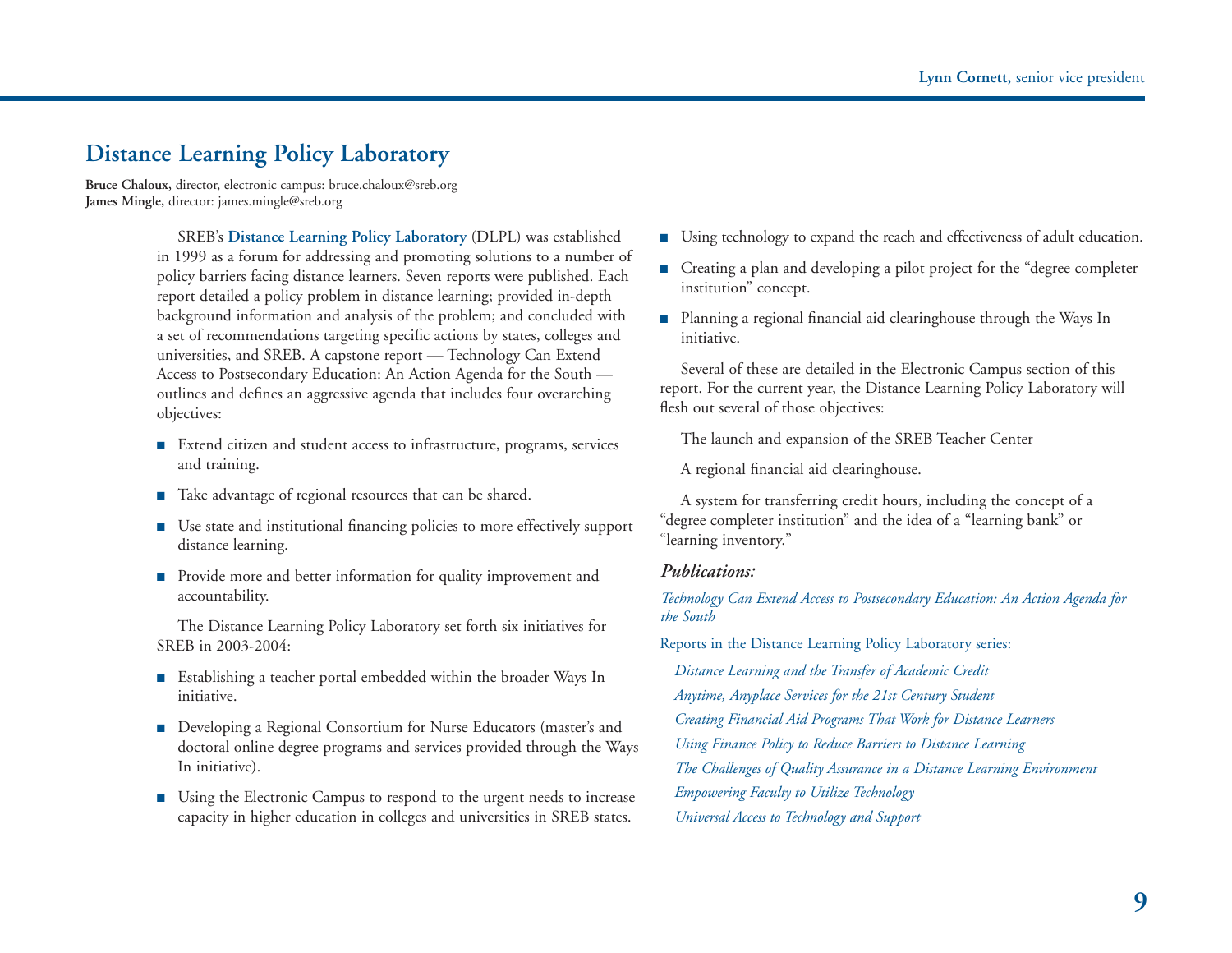# *High Schools That Work*

**Gene Bottoms,** senior vice president: gene.bottoms@sreb.org

*High Schools That Work* is the nation's largest effort to combine challenging academic courses and modern career/technical studies to improve student achievement. More than 1,000 high school sites in 30 states (including all 16 SREB states) are involved in *HSTW.* The American Institutes for Research selected *HSTW* in 1999 as the nation's only initiative to reform high schools that shows "strong evidence" of raising student performance.

In 2004, *HSTW* assessed 63,000 seniors with reading, mathematics and science exams referenced to the National Assessment of Educational Progress. SREB asked more than 44,000 high school teachers about their perceptions of the schools' efforts to improve students' academic and technical achievement.

*HSTW* hosts an annual Staff Development Conference for more than 6,000 high school and middle grades administrators, academic and career/ technical teachers, and counselors. In 2003-2004, *HSTW* also held 11 national workshops for 3,500 educators. In most cases, the representative on the *HSTW* board is the state director of career/technical education. This board and SREB work together to plan, coordinate and monitor the *HSTW* initiative.

The nationally recognized successes of *High Schools That Work* are made possible by the support of the Wallace Foundation and member states, and by income generated by staff development and other services.

### *Publications:*

*Research Brief: Raise Academic Standards and Get More Students to Complete High School: How 13 Georgia Schools Did It* 

*Outstanding Practices 2004: Using Rigor, Relevance and Relationships to Improve Student Achievement: How Some High Schools Do It* 

*High School Reform Works — When Implemented: A Comparative Study of Highand Low-implementation Schools* 

*Research Brief: Linking Career/Technical Studies to Broader High School Reform: What can school districts, states and the nation do to get more high schools to implement comprehensive high school reform?* 

*Doing What Works: Moving Together on High Standards for All Students* 

*Update Newsletter: Positive School Culture* 

*Technical Assistance: A Guide for Local Sites* 

# **Successful Transitions: Urban Middle Grades to High School Transition Initiative**

**Jinan N. Sumler,** school improvement consultant: jinan.sumler@sreb.org

Help more urban students successfully make the critical transition from the middle grades to high school. With ground-breaking support from The Goldman Sachs Foundation, SREB has mobilized 27 clusters of middle grades and high schools to make this help a reality for students and to create a proven pathway for other schools and their students. That pathway must lead successfully to and through the ninth grade for these urban students.

Every year *HSTW* assesses eighth- and ninth-grade students and conducts surveys of teachers in the middle grades-high school clusters. In the last year, 15 technical assistance visits by highly qualified teams were conducted at participating middle grades and high schools.

There is progress to report in 2004, and nearly one-fourth of the schools will present findings at the *HSTW* Staff Development Conference in July 2004.

### *Publications:*

*The 2003 Ninth-grade Student Survey Data Report* (Fall 2004)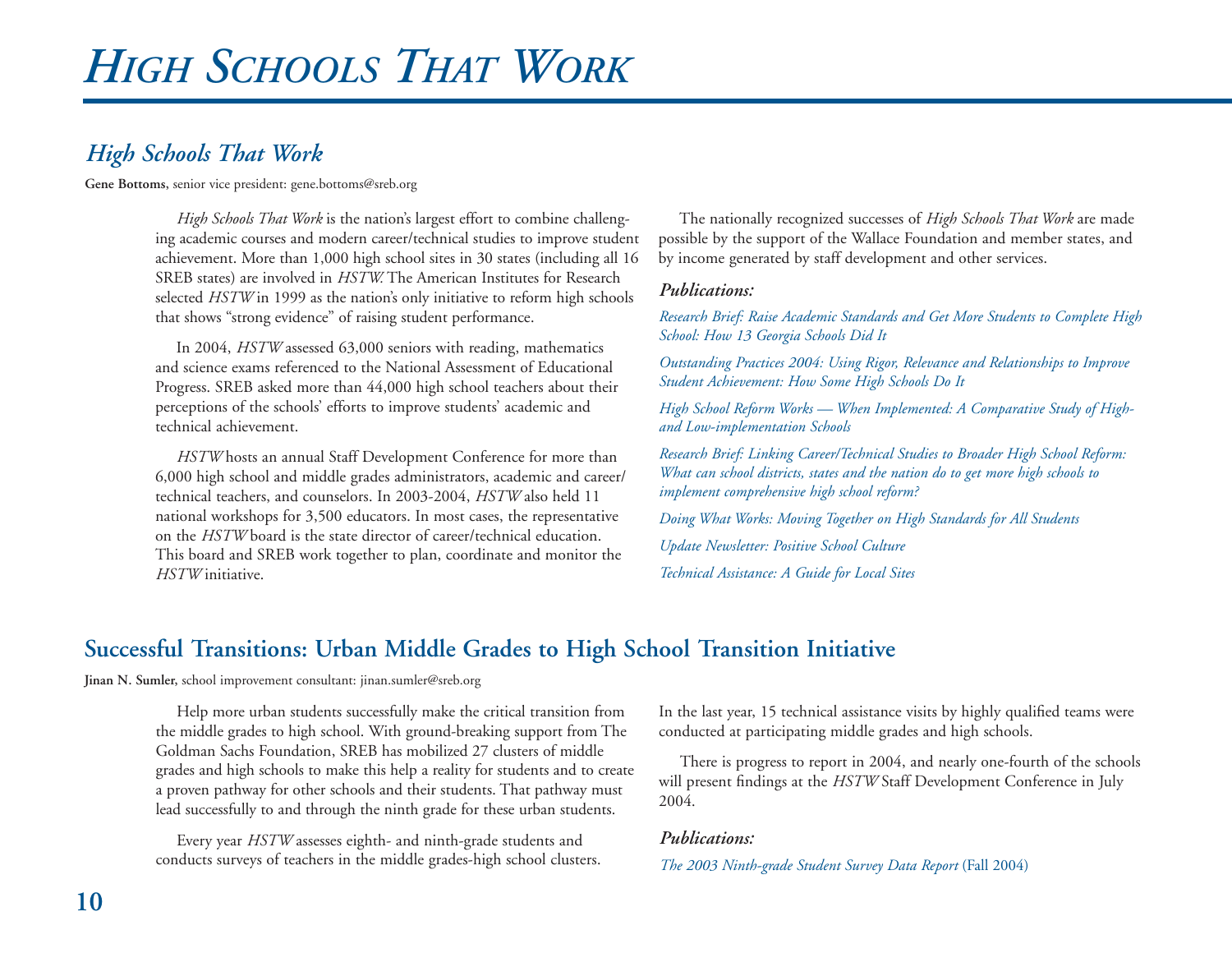# *Making Middle Grades Work*

**Toni Eubank,** director: toni.eubank@sreb.org **Sondra Cooney,** special consultant: sondra.cooney@sreb.org

> *Making Middle Grades Work (MMGW)* began in 1997 with a twoyear grant from the Edna McConnell Clark Foundation to assess middle grades education in the 16 SREB states. A second grant from the foundation helped SREB launch a network of middle grades schools in 13 states. Currently 202 middle grades sites are using the *Making Middle Grades Work* framework for school improvement.

*Making Middle Grades Work* uses an assessment referenced to the tests given by the National Assessment of Educational Progress. Schools participating in the *Making Middle Grades Work* network in 2000 *and* 2002 made significant improvement in reading and mathematics achievement on the NAEP-referenced assessment.

These schools made more progress between 2000 and 2002 on the NAEP-referenced assessment than the nation made between 1998 and 2002 on the NAEP tests themselves in increasing the percentages of students who scored at the Basic and Proficient levels in reading.

#### *Publications:*

*Getting the Mission Right in the Middle Grades* 

*What Works to Improve Student Achievement in the Middle Grades: A Making Middle Grades Work Research Report* 

*Research Brief: Making Middle Grades Work: School and Classroom Practices That Improve Student Achievement* 

# **Urban Network of** *High Schools That Work* **Sites**

**Linda Dove,** director: linda.dove@sreb.org

A determined coalition of 93 schools in 11 urban districts forms the Urban Network of *High Schools That Work,* and these schools and district leaders are aligning policies, resources and district initiatives to improve what is taught, how it is taught and how well students are learning.

More than 30 visits were conducted during the 2003-2004 school year. More than 125 teacher leaders, local school administrators and district personnel participated in one of the three leadership workshops.

Three training modules dealing with small learning communities were made available. Teacher leaders, local school administrators and district personnel attended the *HSTW* national workshop on developing small learning communities. *HSTW* school improvement consultants assisted eight New

Orleans schools preparing to implement small learning communities at the beginning of the 2004-2005 school year.

The Charles Stewart Mott Foundation, the Carnegie Foundation and the Joseph B. Whitehead Foundation fund the Urban Network. *HSTW* provided contractual services to eight urban districts — Little Rock (Arkansas), DeKalb County (Georgia), New Orleans (Louisiana), Jackson (Mississippi), Houston (Texas), Bibb County (Georgia), Chatham County (Georgia) and Austin (Texas).

#### *Publications:*

*Research Brief: 2002 High Schools That Work Assessment: Progress in Improving Urban High Schools* (Fall 2004)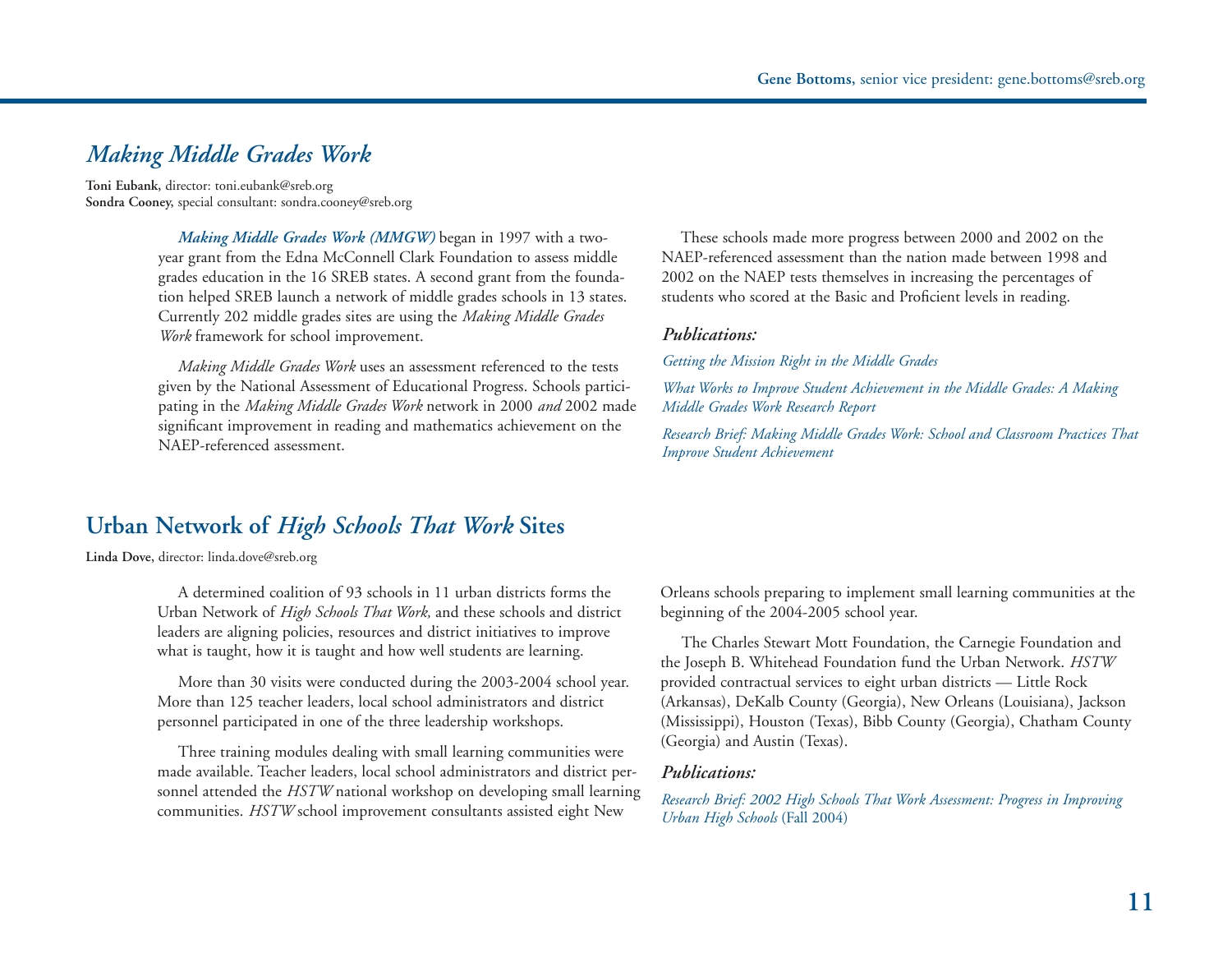# **Project Lead The Way**

**Carolyn Helm,** director: carolyn.helm@sreb.org

**Project Lead The Way** is one of the most successful — if not the most successful — program of its kind in America. It is a pre-engineering program to improve the academic and technical achievement of students in the middle grades and high schools. Project Lead the Way's success is that it develops meaningful and challenging curriculum materials, builds support from counselors and faculty, helps reduce the cost of materials and equipment, and provides college-credit opportunities for high school students. During the 2004-2005 school year, 223 high schools in 14 SREB states will offer PLTW courses to their students.

This year, seven higher education institutions in SREB states became affiliate universities for Project Lead The Way. These institutions are

Arkansas Technical University, Duke University, the University of Houston, the University of Maryland — Baltimore County, the University of South Carolina, the University of South Florida and the University of Tennessee at Chattanooga. Their involvement ranges from recruiting quality students, especially more minority and female students, to offering college credit for engineering courses to high school students. The universities also provide professional development for high school teachers through two weeks of summer training for each new PLTW course taught in the fall. The Project Lead The Way organization provided \$542,000 over three years to make the program available to schools in SREB's *High Schools That Work* network.

# *High Schools That Work* **Assistance to Low-performing Schools**

**Scott Warren,** director: scott.warren@sreb.org

*High Schools That Work* provides assistance to low-performing schools that receive Comprehensive School Reform (CSR) grants. In 2003-2004, *HSTW* consultants provided support to 131 schools in 36 states. These schools contracted with the Southern Regional Education Board for assistance in implementing the *High Schools That Work* and *Making Middle Grades Work* improvement designs. Contracted support included more than 500 on-site coaching visits by *HSTW* consultants, 126 on-site professional development workshops and more than 1,000 attendees at *HSTW* national workshops. Providing intensive support — on-site coaching by qualified school improvement consultants, on-site staff development and national staff development aligned to school improvement plans -- resulted in 41 percent of these sites making gains in all three assessed areas (reading, mathematics and science), compared with 32 percent in all *HSTW* sites.

The 41 *HSTW* sites that complete their contracts as grant funding ends will transition into state *HSTW* networks. It is expected that additional sites will be added as states award a new round of CSR grants. The intensive support provided by *HSTW* helps schools make accelerated strides in implementing the improvement designs and provides valuable lessons to SREB and states about what works in improving low-performing schools.

### *Publications:*

*Site Development Guide: Ten Strategies for Creating a Classroom Culture of High Expectations*

*Site Development Guide: Student Scheduling and the Course-selection Process* 

*Professional Development Series: Using Small Learning Communities to Implement the High Schools That Work Design*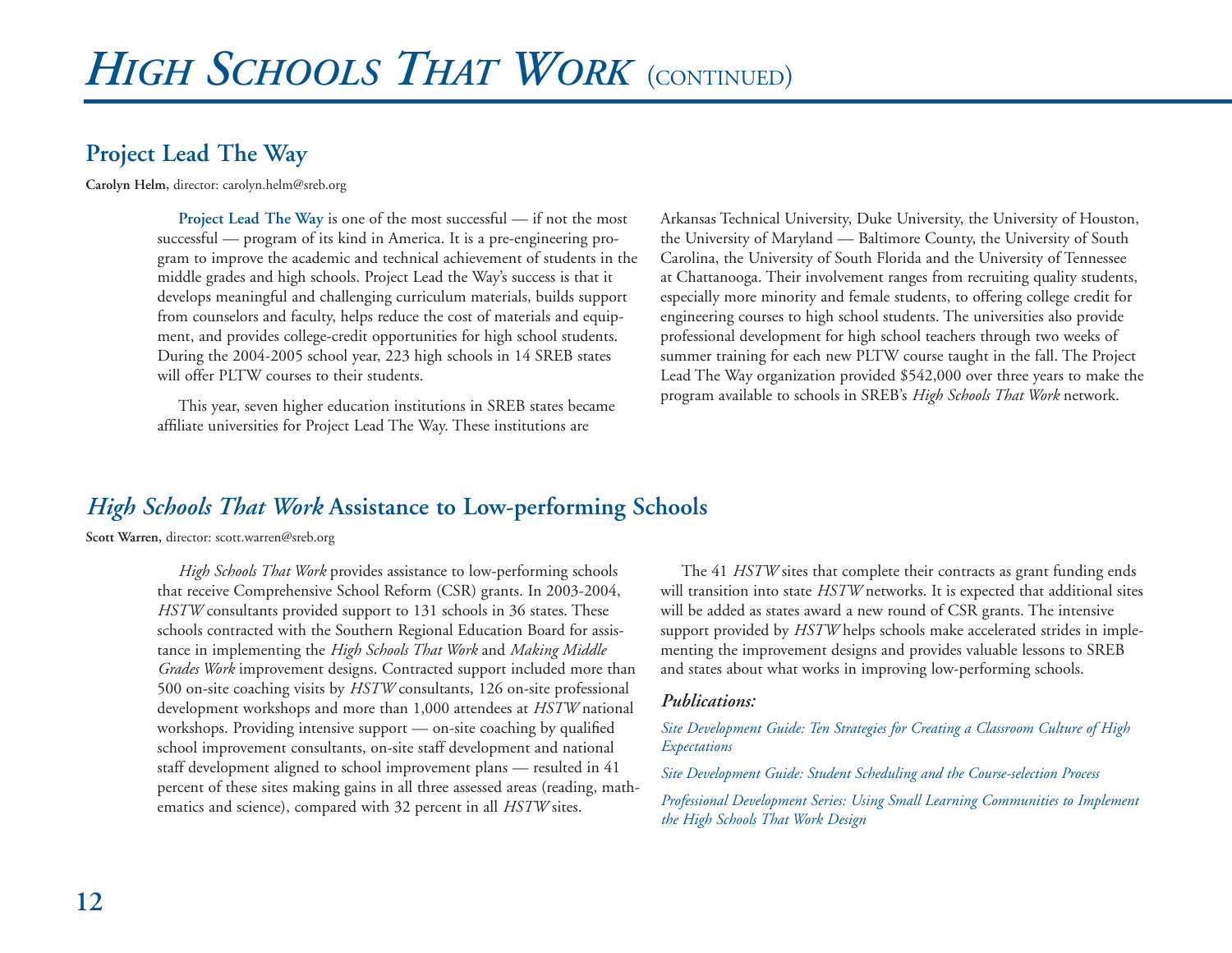# **Making Schools Work**

**Caro Feagin,** director: caro.feagin@sreb.org

**Making Schools Work** (MSW) is a rural initiative funded through a grant from the Office of Educational Research and Improvement of the U.S. Department of Education. This initiative is aimed at assisting high schools and feeder middle grades schools in 75 school districts across SREB states that use the *HSTW* and *MMGW* designs to raise student achievement. Its primary goals are to smooth the transition between the middle grades and high school and to increase the percentages of eighthand 12th-graders who achieve at the Proficient level on exams referenced to the National Assessment of Educational Progress. The Proficient level indicates that eighth-graders have skills needed to be successful in rigorous high school studies and that 12th-graders have important skills needed for postsecondary education and learning in career-track jobs.

Each year, participating schools are offered services that include on-site technical assistance, coaching and professional development — all aligned to the schools' improvement plans. This past year, all 166 schools in the Making Schools Work network received technical assistance and coaching visits, including 210 days of site-specific professional development.

Of the 34 middle grades schools assessed in 2001 and 2003, 91 percent showed gains in student achievement in reading, mathematics or science, with 44 percent improving in all three areas. Of the 35 high schools assessed, 63 percent showed improvement in one or more content areas, with 31 percent improving in all three areas.

### *Publications:*

*Site Development Guide #12: Literacy Across the Curriculum: Setting and Implementing Goals for Grades Six through 12* 

*Getting Students Ready for College-preparatory/Honors Science: What Middle Grades Students Need to Know and Be Able to Do* 

*Getting Students Ready for College-preparatory/Honors English: What Middle Grades Students Need to Know and Be Able to Do* 

*Research Brief: Factors Affecting Reading and Writing Achievement in Rural Schools* (Fall 2004)

*Research Brief: Factors Affecting Science Achievement in Rural Schools* (Fall 2004)

*Case Study: Paint Valley, Ohio* (Summer 2004)

*Case Study: Sumter County, Georgia* (Summer 2004)

*Case Study: Saluda, South Carolina* (Fall 2004)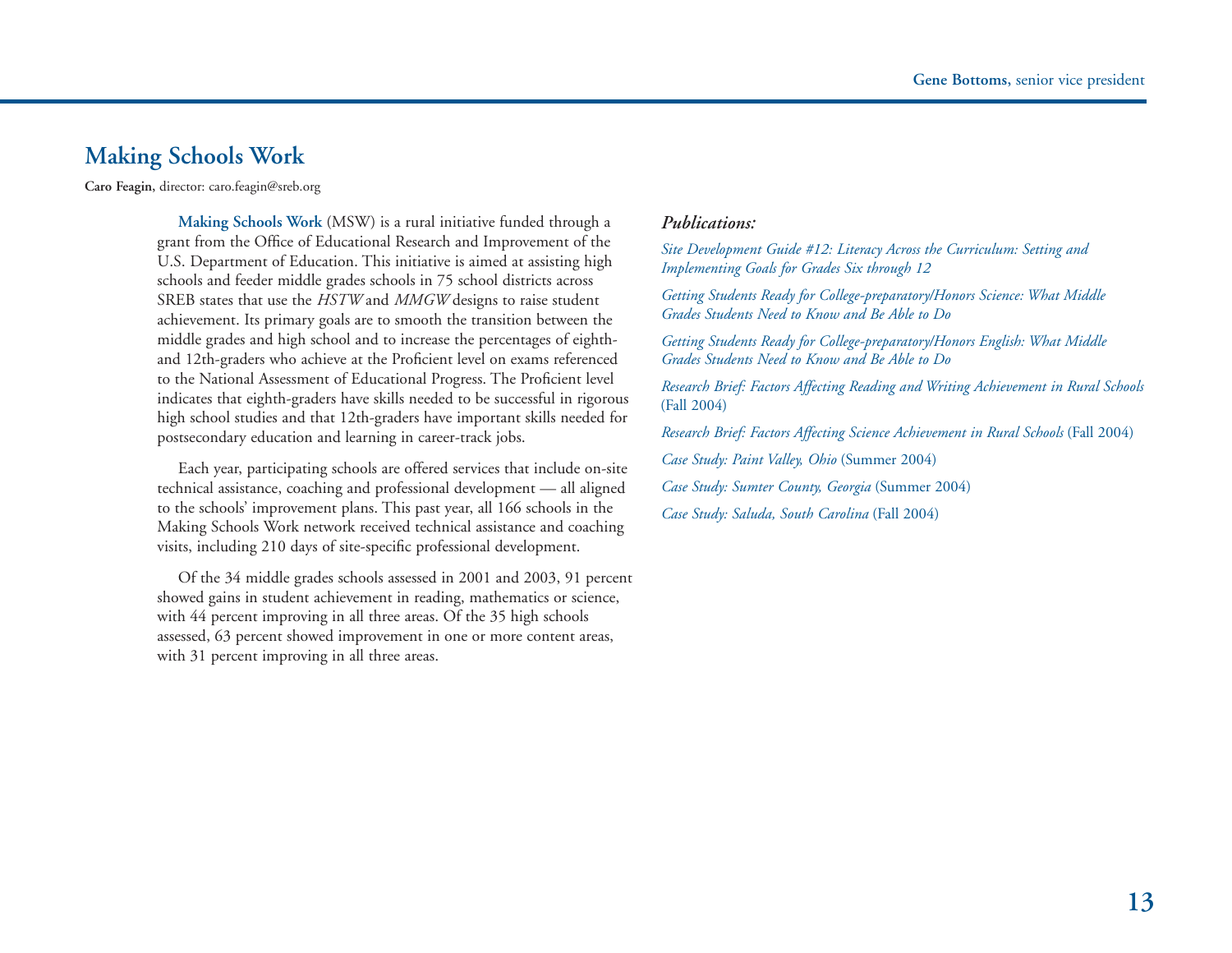# **High School to College and Career Transitions Initiative**

**Ann Benson,** director: gben@brightok.net

With support from the U.S. Department of Adult and Vocational Education and a working agreement with the League for Innovation in the Community College, SREB's **High School to College and Career Transitions Initiative** will provide technical assistance services to 15 postsecondary institutions and their high school partners during 2004-2005. The aim is to develop practical assistance that can be shared with many more schools.

Each partnership includes a college, one or more feeder high schools and business/industry partners. The project sites, now in 13 states, focus on five career clusters: education and training; health science; information technology; law, public safety and security; and science, technology, engineering and mathematics.

SREB will assist sites to decrease remediation; increase academic achievement; increase enrollment and persistence to completion; increase attainment of postsecondary degrees, certificates or other recognized credentials; and increase entry into employment or further education.

#### *Publications:*

Brochure: *Improving Student Performance: High School to College and Career Transition Practices That Work* (Summer 2004)

Brochure: *Technical Assistance Services to Support High School to College and Career Transition Practices That Work* (Summer 2004)

# *HSTW/MMGW* **Special Project**

**Susan Henson,** director: susan.henson@sreb.org

In this project — part of a joint initiative — *High Schools That Work* will focus on transitions, literacy, numeracy and leadership.

Specifically, *HSTW'*s part of the initiative will address five aspects of secondary school comprehensive reform:

- Designing ninth-grade and senior-year catch-up systems.
- Integrating study and literacy skills into content subjects.
- Integrating more real-world problems into core academic subjects and academic content into career/technical courses.
- Having leadership teams implement and sustain comprehensive school reform based on *HSTW* standards.

■ Aligning mathematics, science and career/technical studies with a focus on mathematics and comprehensive school reform.

SREB will provide training for district and school leaders, collect and analyze data, develop guides and training materials, and conduct technical and coaching visits. This assistance will be given to school leaders in 26 rural school sites with 28 high schools and 19 feeder middle grades schools in 10 SREB states to more fully implement the *High Schools That Work* and *Making Middle Grades Work* designs.

The initiative is funded by a three-year grant from the U. S. Office of Education. Called the "Consortium on Secondary School Comprehensive Reform," it is composed of three national models — First Things First, *High Schools That Work* and Talent Development.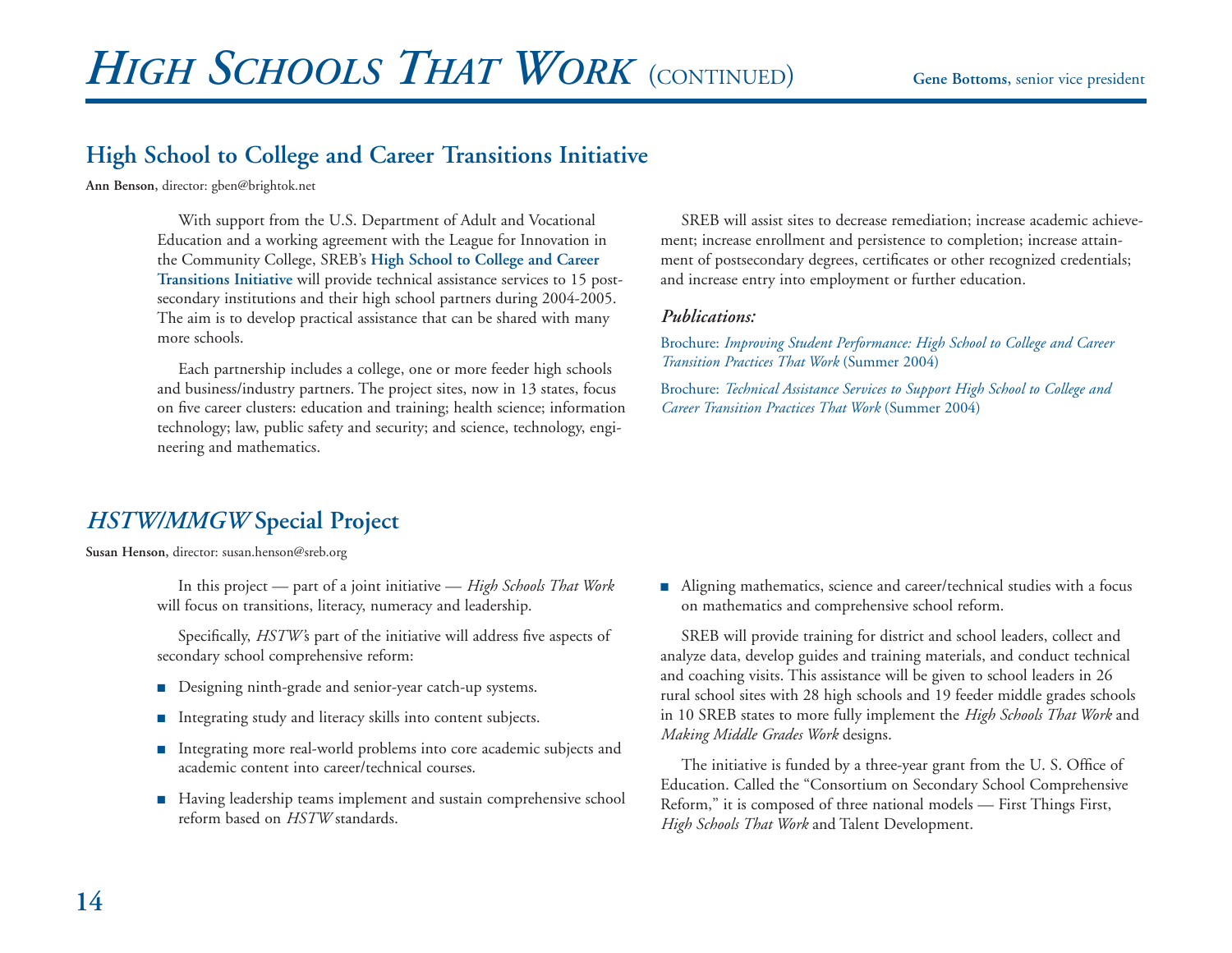# **Leadership Initiative**

Gene Bottoms, senior vice president: gene.bottoms@sreb.org **Betty Fry-Ahearn**, coordinator, university leadership initiative: betty.fry@sreb.org **Kathy O'Neill,** director: kathy.oneill@sreb.org **David Hill,** coordinator, leadership academies network: david.hill@sreb.org

The **SREB Leadership Initiative** — supported by a \$3 million, threeyear grant from the Wallace Foundation — is attempting to redesign the preparation and development of school principals. The initiative includes a university network of 11 institutions and a state network of eight leadership academies.

Several universities in the University Leadership Development Network are making progress. Three universities redesigned the structure of their programs. Two universities are expected to graduate more than 20 candidates in the summer of 2004. Six universities established strong partnerships with local school districts to prepare new school leaders. Five states are moving to redesign university leadership preparation programs statewide.

Nine SREB states –– Alabama, Arkansas, Delaware, Florida, Georgia, Kentucky, Maryland, Texas and West Virginia — are forming state or regional academies by utilizing the SREB Leadership Academy Network redesign framework. Four states are training leadership teams from low-

**Urban LEAD Districts and Their University Partners**

**Gene Bottoms,** senior vice president: gene.bottoms@sreb.org **Gloria Talley,** director: gloria.talley@sreb.org

> The **SREB LEAD Initiative** — supported by a \$1 million, three-year grant from the Wallace Foundation — is to assist in the redesigning of school leadership programs so that they better prepare school leaders who can contribute to school improvement and increase student achievement. It includes a technical assistance effort to 12 urban school districts and their university partners.

The LEAD Initiative offered participating districts and their university partners training in the SREB Leadership Modules to help them begin revising their leadership programs. LEAD also provided technical assistance performing schools. Four states have increased funding for the work of the state leadership academy. SREB developed 14 leadership curriculum modules designed to support

universities, state academies and local school systems as they prepare and develop leaders who can work to improve curriculum, instruction and stu dent achievement. During the year, SREB trained more than 500 persons as instructors in one or more of the modules.

### *Publications:*

Brochure: *SREB Leadership Training Modules Engage Leaders in Solving Real School Problems Progress Being Made in Getting a Quality Leader in Every School*

*The Quality of Field Experiences in Educational Leadership Programs* (Summer 2004)

to the districts and shared information on conditions of redesign and critical success factors that result in improved student achievement.

SREB worked with Providence Public Schools to prepare and publish a case study of their work with the University of Rhode Island to redesign a leadership program. SREB also is working with Springfield, Illinois, and Eugene, Oregon, to publish similar case studies. The case studies are designed to inform other institutions of higher education and local districts about the process of redesign, challenges faced, lessons learned and possible actions for closing the gaps between where they currently are and truly redesigned programs.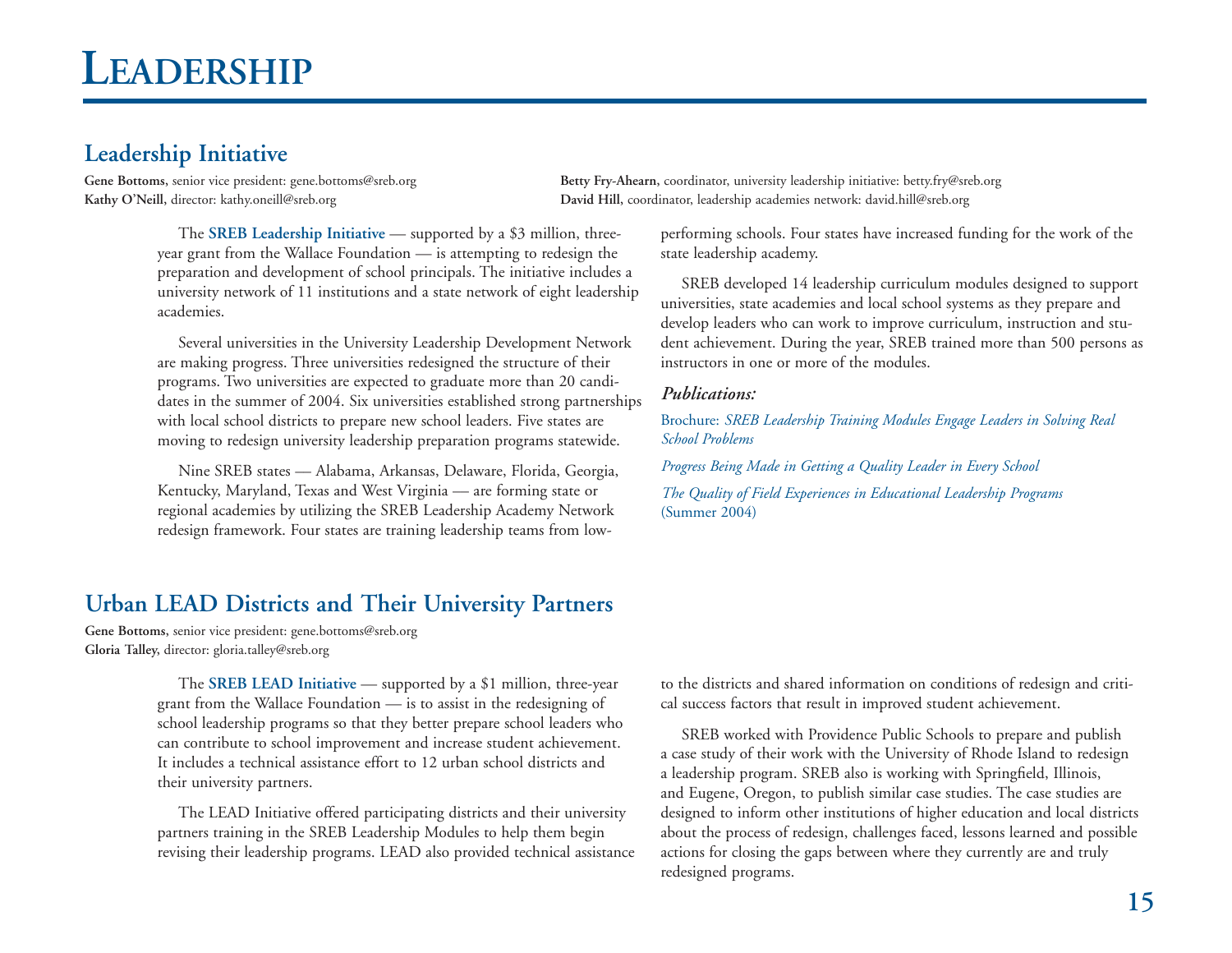# **Educational Technology Cooperative**

**William R. "Bill" Thomas,** director: bthomas@sreb.org **Dianne Griffin,** staff associate: dianne.griffin@sreb.org **J.B. Mathews,** senior technology policy adviser: jbmathews@sreb.org **June Weis,** research assistant: june.weis@sreb.org

The **Educational Technology Cooperative,** now in its 10th year, brings together state K-12 and postsecondary coordinating and governing boards from the 16 SREB states to address educational technology issues and topics from a K-20 perspective in education. More than three dozen state agencies participate in the Educational Technology Cooperative. "Unique" gets used too much in education, but this is a unique multistate cooperative.

**Multi-State Online Professional Development (MOPD)** provides training for online professional development and helps to share course content among participating states. The need for high-quality professional development is greater today than ever. Online instruction has proven to be effective, and it can reach teachers regardless of where they live or teach. MOPD is an initiative of the SREB Educational Technology Cooperative, which works closely with all SREB states' departments of education.

The **American TelEdCommunications Alliance (ATAlliance)** links education and telecommunications to provide schools, colleges, state agencies, libraries and other nonprofit groups with benefits in telecommunications services. It provides low-cost access to telecommunications products and services and helps guide technology policy and standards. The ATAlliance contracts for online course management software were initiated by SREB and are now in use by many SREB states, resulting in savings for virtually everyone. The ATAlliance was formed by the Southern Regional Education Board, the other three regional educational compacts and a successful national nonprofit telecommunications organization (MiCTA).

*EvaluTech,* an initiative of the SREB Educational Technology Cooperative, provides teachers with free, up-to-date and reliable resources. These include:

- More than 10,000 reviews of recommended software and other resources.
- Web resources in language arts, mathematics, social studies and science.
- Links to lesson plans, real-world teaching examples and other learning resources provided by SREB states' departments of education.
- Information about numerous major e-learning software companies.
- Analysis of literacy skills and links to 21st century skills initiatives.
- Accessible technology resources for students with disabilities.
- Links to online learning and online professional development resources.

**Online Learning** is an important emphasis for the SREB Educational Technology Cooperative. With in-person meetings and electronic information sharing, the cooperative members focus on funding and quality issues and what states need to consider in decisions about starting, operating or sharing virtual schools.

The SREB Web page **Statewide Educational Networks in SREB States** provides state-by-state information on 75 networks that provide the highways for data, voice and video applications shared within states. Policy and management issues associated with these continually changing statewide networks will be the focus of a new Cooperative white paper.

SREB is one of five organizations in the **SouthEast Initiatives for Regional Technology in Education Consortium (SEIR\*TEC).** This federally funded initiative helps state departments of education and school districts plan uses of technology, share information, review educational technology policies that affect K-12 education, and write proposals to systematically address technology problem they face.

### *Publications:*

*Why Statewide Educational Networks are Important to State and Education Leaders Why is Technology Access for Students with Disabilities Important?*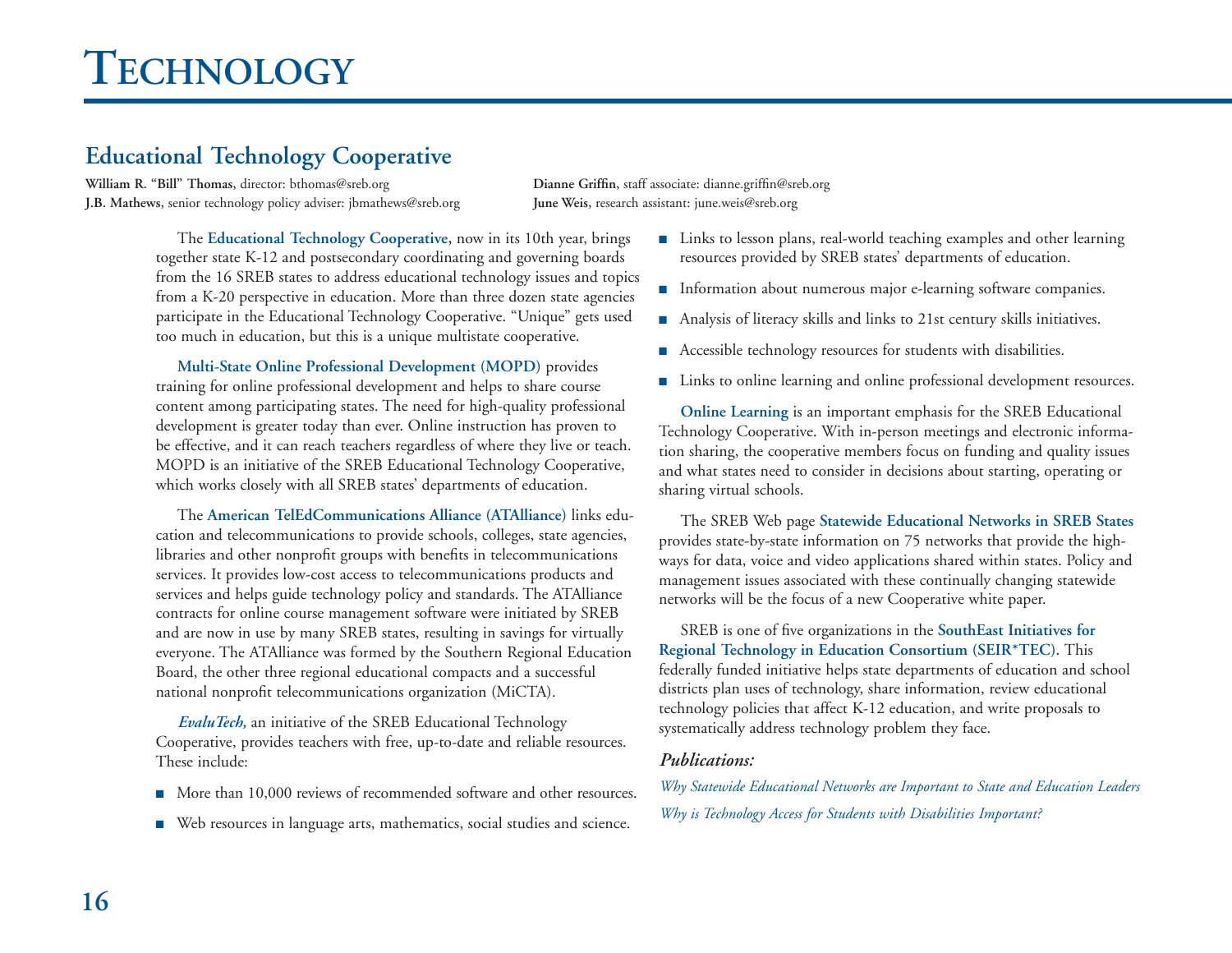# *Electronic Campus*

**Mary Larson,** associate director: mary.larson@sreb.org

**Bruce Chaloux,** director: bruce.chaloux@sreb.org **Angela Birkes,** associate director, Adult Learning Campaign: angela.birkes@sreb.org

As the South's "electronic marketplace" for distance learning courses, programs and services, SREB's *Electronic Campus* provides more than 200 colleges and universities the opportunity to make available online courses for e-learners from around the world. Entering its sixth year of operation, the *Electronic Campus* offers access to more than 9,000 credit courses and 400 degree programs from public and private colleges and universities in all SREB states.

**Ways In Mentor,** a regional "learning network" for the South, was officially launched February 25 in Little Rock when Arkansas Governor Mike Huckabee (the SREB chairman) announced the opening of the new Web site at www.waysinmentor.org. His symbolic switching on of Ways In Mentor established America's first fully integrated Web site focused on the needs of e-learners and adult learners. It is built on the *Electronic Campus* and provides regional-level services and connectivity across the 16 SREB states and their colleges and universities. Ways In Mentor takes advantage of existing state networks, called Mentor™ systems, currently in place in 11 of the 16 SREB states, and extends services to distance learners across state lines. The launch of Ways In Mentor provides increased opportunities for SREB to work with states to address challenges. The first such effort will focus on teachers.

The **SREB Teacher Center,** to be launched in the summer 2004, will provide a convenient one-stop shop for the more than 2.2 million educators in the 16 SREB states. SREB and its states realize the importance of providing opportunities for educators, both new and experienced, in meeting their career goals, to maintain skills and knowledge and to respond to new federal and state requirements. The SREB Teacher Center will provide a variety of online resources and services to help teachers balance work, family and their professional-development requirements.

The **Regional Consortium for Nurse Educators,** a pilot project for master's and doctoral online courses for nurse educators that grew out of the work of the Distance Learning Policy Laboratory, can also be reached through the Ways In Mentor Web site and will begin offering courses this fall.

Also growing from the work of the Distance Learning Policy Laboratory is the **Adult Learning Campaign,** supported by a \$1 million grant from the Lumina Foundation for Education. The campaign is targeting three groups:

- Young adults who can get a GED and then move to additional training or postsecondary education.
- Adults who may need a GED and/or college preparation to pursue postsecondary certificates, diplomas or degree programs.
- Adults who have at least an associate's degree who are seeking to advance their postsecondary education via supplemental courses (both credit and noncredit), certificates or degree programs at any level.

One of the primary objectives of the project is to increase the use of the new Ways In Mentor Web site. This site will be particularly valuable in reaching associate's and baccalaureate degree holders seeking continuing education and advanced degrees (such as nurses and teachers). But we also expect to reach underserved minority and ethnic groups and to support state efforts targeting adult basic education services.

A new initiative, building on the successful four-year-old Academic Common Market/*Electronic Campus* program, will be launched in 2004. This new effort will add technically oriented online associate degree programs to the Academic Common Market. These courses fit with the needs of working adults who cannot leave family, job or other commitments to undertake needed study. This pilot effort will expand access at in-state tuition rates, a central objective of the Academic Common Market program.

### *Publications:*

*Ways In Mentor Web Site (www.waysinmentor.org) Targeting the Adult Learning Challenge in SREB States*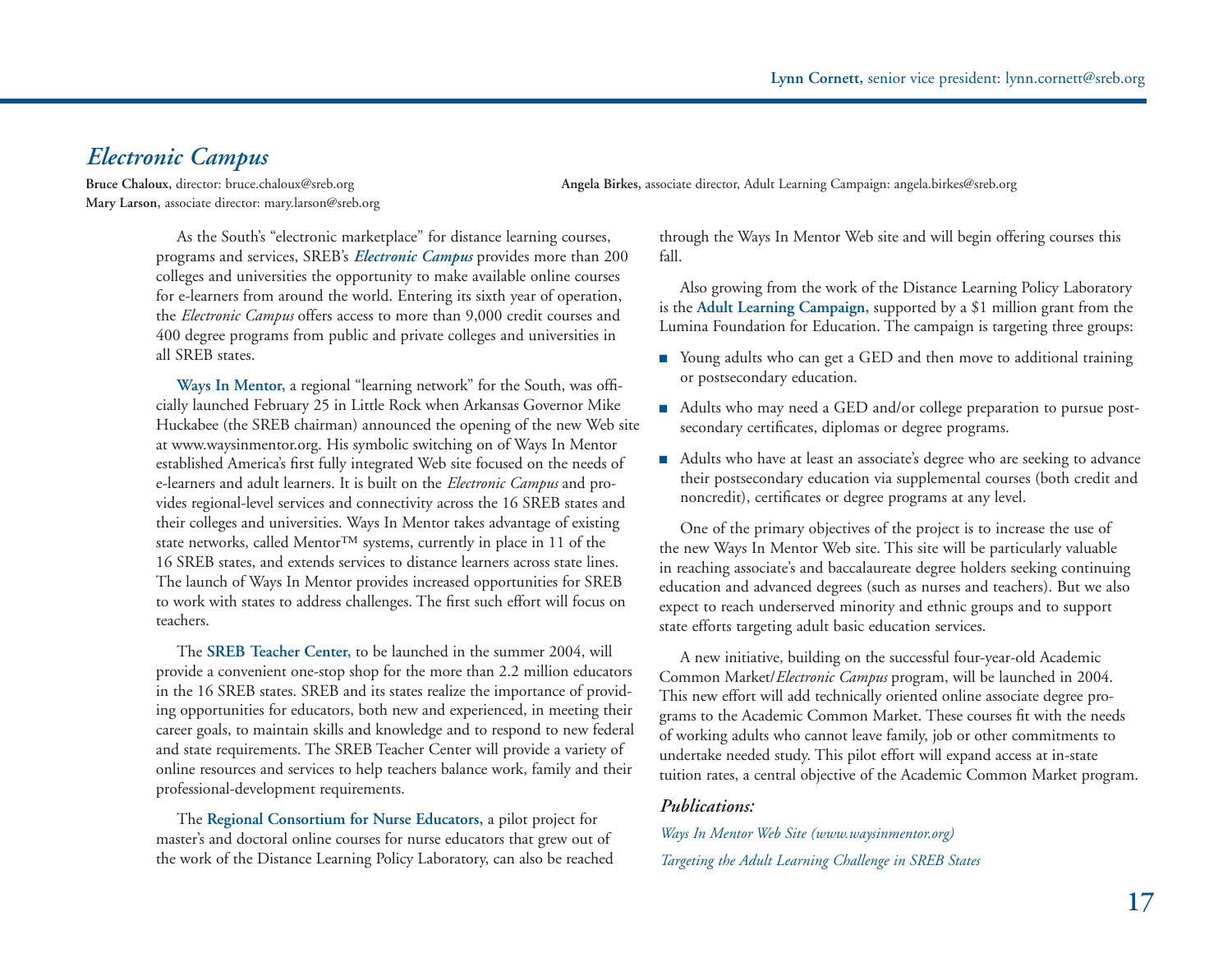# **REGIONAL CONTRACT PROGRAMAND ACADEMIC COMMON MARKET**

**Dawn Bristo,** staff associate: dawn.bristo@sreb.org

The **Regional Contract Program** enables states to share costly programs for health professionals and to postpone — or even avoid — duplicating some of these programs. The Regional Contract Program, which began in the early years of the Southern Regional Education Board, is the model that other regional compacts in the United States have adopted or adapted.

Thanks to the SREB Contract Program, thousands of people in states without schools of dentistry, optometry, osteopathic medicine, podiatry and veterinary medicine have earned degrees at nationally recognized colleges and universities. Each year more than 900 contract spaces are awarded to SREB states participating in the Contract Program. The Regional Contract Program benefits states, students and participating institutions:

- States that contract for spaces for their qualified residents avoid the expenses of new programs.
- Students who live in states without programs may be able to enroll in other states' programs.
- States and universities that reserve spaces for other states' students receive outstanding students and per-student subsidies from students' home states. These fees are in addition to tuition and help maintain operations and strengthen programs.

The **Academic Common Market** this year celebrated 30 years of connecting states, students and universities. The Academic Common Market multiplies benefits and divides costs by allowing students from participating states to enroll in specialized graduate and undergraduate programs offered by institutions in other SREB states. The students pay in-state tuition and fees. States benefit in several ways. They can increase enrollments with qualified students from other states and can operate more efficiently, especially with these specialized programs that typically do not have large enrollments. States also benefit because they can avoid creating programs that are available to their residents through the Academic Common Market. About 2,000 students are certified each year for the Academic Common Market, making the Common Market's "four-year enrollment" equal to that of many universities.

The **Academic Common Market/***Electronic Campus* combines the tuition benefits of the Academic Common Market with the distancelearning capacity of the *Electronic Campus.* The program makes selected distance-learning programs available at in-state tuition rates. The Academic Common Market programs available on campuses in the 16 SREB states are available via the *Electronic Campus* can all be found at the Academic Common Market site at www.sreb.org.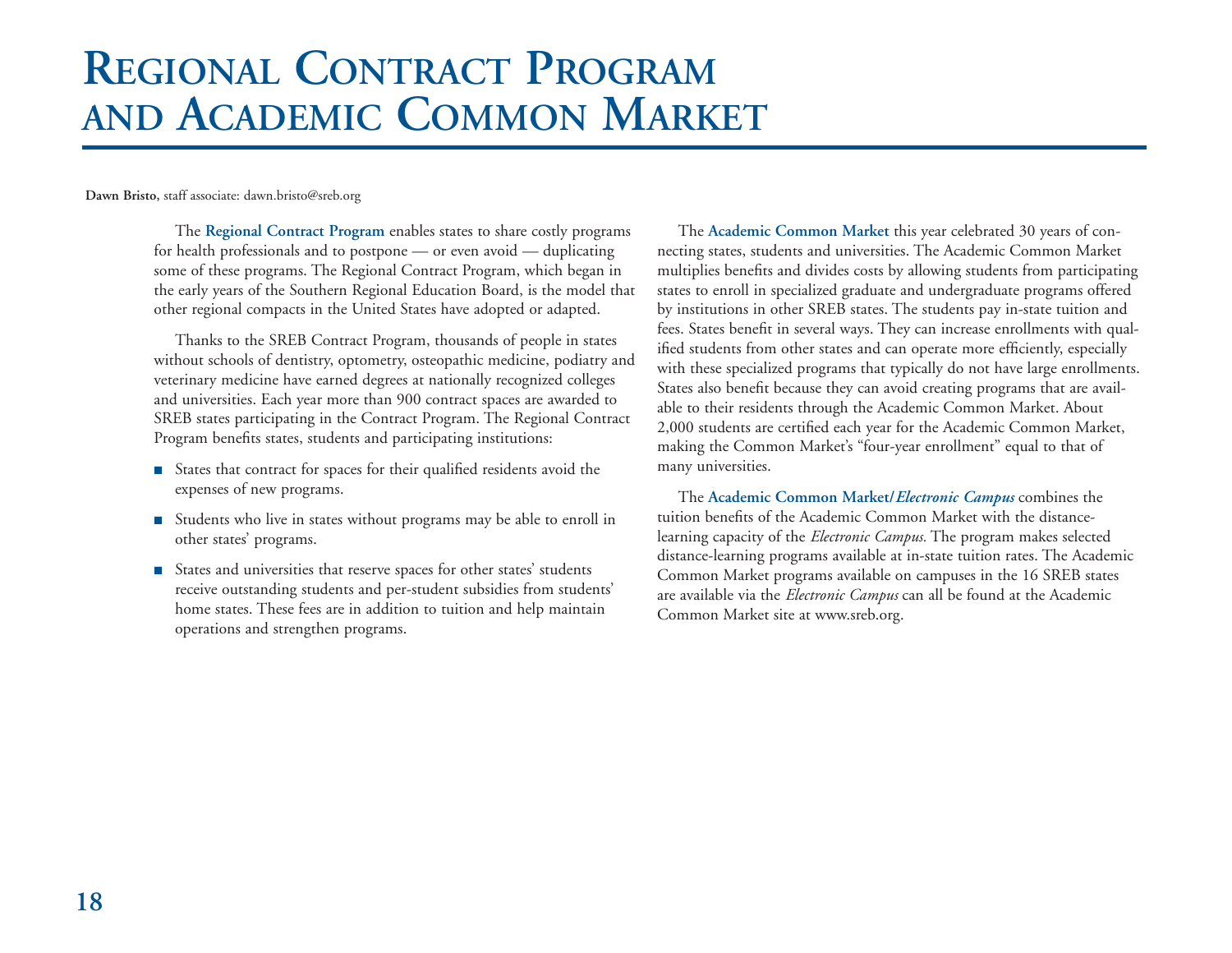# **COUNCIL ONCOLLEGIATE EDUCATION FOR NURSING**

**Eula Aiken,** executive director: eula.aiken@sreb.org

The **Council on Collegiate Education for Nursing** is the only regional organization for nurse educators in the nation affiliated with an interstate compact. Its mission is to strengthen nursing education and nursing research in colleges and universities in the SREB states.

More than 150 deans and directors of nursing education programs in SREB states attended the 2003 annual meeting in Atlanta. Its theme was "Economic Impact of the Registered Nurse Shortage: Macro Perspective." The focus on the economic impact took a new approach — moving from how the nursing shortage affects individuals needing care to its impact on the economy of communities, counties, states and the nation. State leaders, including legislators proposing specific actions, examined how the lack of registered nurses and diminished access to health care can affect the economy in such areas as tourism and location of new industries.

The SREB states continue to experience a major shortage of qualified nurse educators. The 2003 SREB regional survey confirmed the existing shortages and revealed shortages to be expected in the next decade as more faculty leave — whether because of career changes or retirement. Graduate nursing programs are not producing a sufficient number of graduates to meet the demand for faculty in SREB states.

An ad hoc committee of the Council, led by Jean A. Kelley (professor emeritus at the University of Alabama at Birmingham), has selected five universities to participate in a regional consortium to prepare nurse educators. The graduate nursing programs at these universities will pilot selected online courses through the SREB *Electronic Campus,* beginning in the fall of 2004. The universities are Alcorn State University (Mississippi), Delta State University (Mississippi), Louisiana State University Health Sciences Center, University of Alabama at Birmingham and the University of Texas Health Science Center at San Antonio.

**The council's strategic plan for 2002-2006 focuses on:**

■ Recruitment and development of faculty.

- Needed curriculum changes to ensure preparation of graduates with the knowledge required for safe and effective practice.
- Use of existing resources wisely in new and creative ways.
- Collaboration and partnerships across institutional and state boundaries. **Current initiatives are:**
- Collaboration with the SREB *Electronic Campus* to develop a portal for nursing education and an online curriculum to prepare educators. The online curriculum will build upon the expected competencies that were validated in the Council's 2002 study.
- Development of core Web-based courses for undergraduate programs. This is a method that may ease problems facing nursing education units in SREB states. An ad hoc committee, led by Linda C. Hodges (University of Arkansas for Medical Sciences), is considering a plan of action.
- Development of online courses that help faculty to introduce genetic concepts in the nursing curriculum. An ad hoc committee, led by Sue Donaldson (professor at Johns Hopkins University), is exploring methods and strategies for implementation.
- Replication of the Arkansas model on the economic impact of the shortage of registered nurses. A shortage is not simply an issue for hospitals and nurses. It has regional implications for economic development and a community's quality of life. The Council's research committee, led by Barbara G. Williams (University of Central Arkansas), will develop and implement the plan.

### *Publications:*

*2003 SREB Survey Highlights and State by State Results*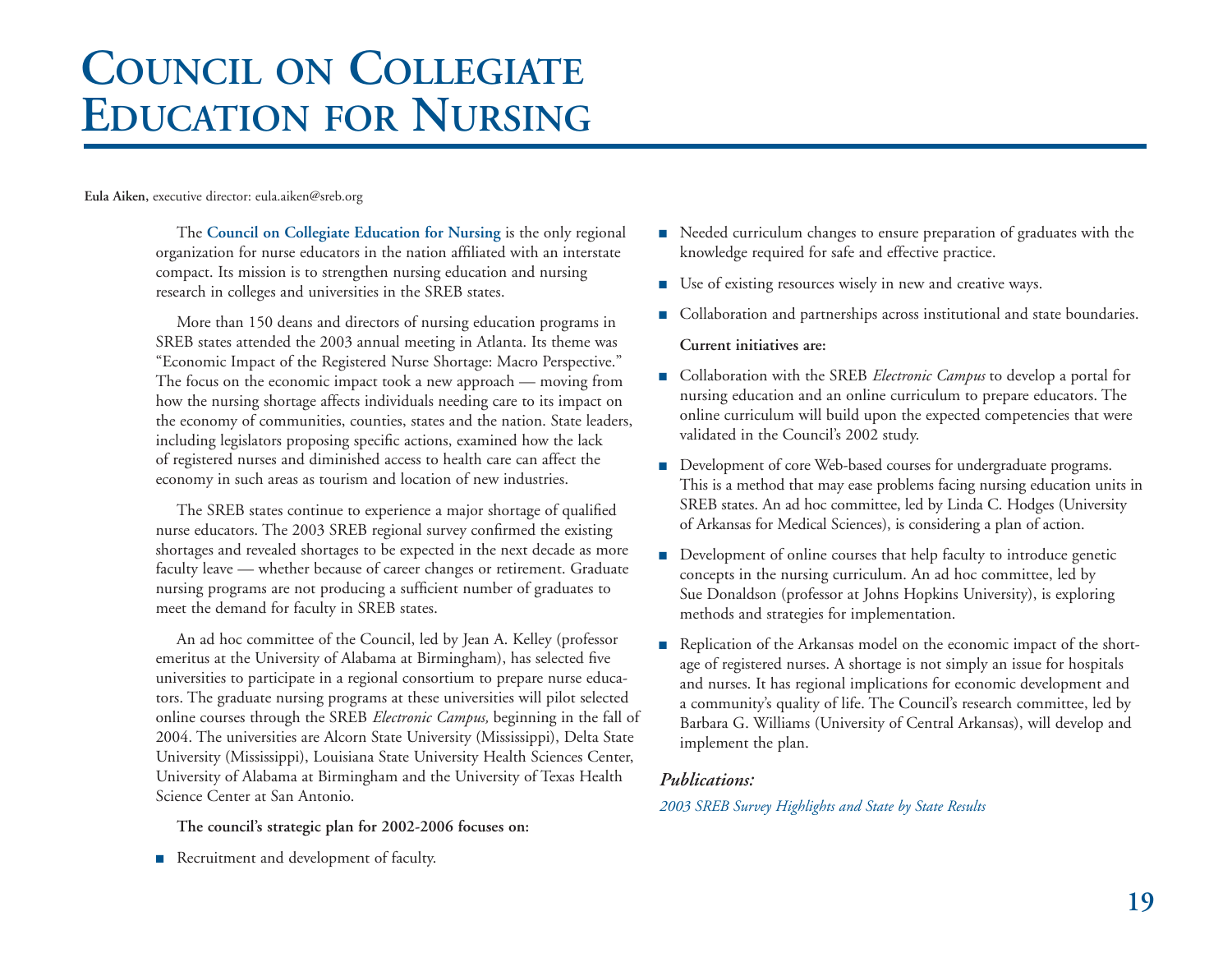# **MEMBERS OF THE BOARD**

Governor Mike Huckabee, *Chairman*

President Paul E. Stanton Jr., East Tennessee State University, *Vice Chairman* Representative Jodie Mahony, *Treasurer*

### **Alabama**

|   | <b>Bob Riley, Governor</b>                       | 2007 |
|---|--------------------------------------------------|------|
|   | Sandra Sims-deGraffenried, Executive Director,   | 2007 |
|   | Alabama Association of School Boards             |      |
| ŧ | H. Mac Gipson Jr., State Representative          | 2005 |
|   | Edward R. Richardson, <i>Interim President</i> , | 2004 |
|   | Auburn University                                |      |
|   | Charlie D. Waldrep,                              | 2006 |
|   | Gorham & Waldrep, P.C.                           |      |
|   |                                                  |      |

#### **Arkansas**

|       | Mike Huckabee, Governor                             | 2007 |
|-------|-----------------------------------------------------|------|
|       | JoNell Caldwell, Chairman,                          | 2005 |
|       | Arkansas State Board of Education                   |      |
|       | Lawrence A. Davis Jr., <i>Chancellor</i> ,          | 2007 |
|       | University of Arkansas at Pine Bluff                |      |
|       | Steve Franks, <i>Director</i> , Arkansas Department | 2006 |
|       | of Workforce Education                              |      |
| $+ *$ | Jodie Mahony, State Representative                  |      |
|       |                                                     |      |

#### **Delaware**

| Ruth Ann Minner, Governor                   | 2005 |
|---------------------------------------------|------|
| Patrick E. Savini, Superintendent,          | 2004 |
| Sussex Technical School District            |      |
| David P. Sokola, State Senator              | 2006 |
| Robert G. "Bob" Sutton, Wilmington          | 2007 |
| Valerie A. Woodruff, Secretary of Education | 2005 |

#### **Florida**

|            | Jeb Bush, <i>Governor</i>                  | 2007 |
|------------|--------------------------------------------|------|
| $\ddagger$ | Rafael L. Arza, State Representative       | 2006 |
|            | Dorsey C. Miller Jr., Parkland             | 2005 |
|            | Susan Sailor, Vice Principal,              | 2007 |
|            | Keystone Heights Junior/Senior High School |      |
| ÷          | John L. Winn, Chief of Staff,              | 2004 |
|            | Office of the Commissioner of Education    |      |
|            |                                            |      |

### **Georgia**

| ÷ | Sonny Perdue, Governor          | 2007 |
|---|---------------------------------|------|
|   | Michael F. Adams, President,    | 2007 |
|   | University of Georgia           |      |
|   | Paul C. Broun, Athens           | 2004 |
|   | Jack Hill, State Senator        | 2006 |
| ÷ | Thomas C. Meredith, Chancellor, | 2005 |
|   | University System of Georgia    |      |

### **Kentucky**

| Ernie Fletcher, Governor                       | 2007 |
|------------------------------------------------|------|
| Edward S. Ford, Cynthiana                      | 2006 |
| David K. Karem, State Senator                  | 2007 |
| Gary A. Ransdell, <i>President</i> ,           | 2004 |
| Western Kentucky University                    |      |
| Gene Wilhoit, <i>Commissioner</i> of Education | 2005 |
|                                                |      |

## **Louisiana**

|       | Kathleen Blanco, Governor                     | 2008 |
|-------|-----------------------------------------------|------|
| $+ *$ | Sally Clausen, President,                     | 2006 |
|       | University of Louisiana System                |      |
|       | Cecil J. Picard, State Superintendent of      | 2007 |
|       | Education                                     |      |
|       | E. Joseph Savoie, Commissioner of Higher      | 2004 |
|       | <i>Education</i> , Louisiana Board of Regents |      |
|       | Francis C. Thompson, State Representative     | 2005 |
|       |                                               |      |

# **Maryland**

| Robert L. Ehrlich Jr., Governor<br>2007               |
|-------------------------------------------------------|
| 2006                                                  |
| Henry B. Heller, State Delegate<br>2007               |
| Karen R. Johnson, Vice President and Counsel,<br>2005 |
| George Meany Center for Labor Studies                 |
| William E. Kirwan, Chancellor,<br>2004                |
| University System of Maryland                         |
|                                                       |

# **Mississippi**

|   | Haley Barbour, Governor                              | 2008 |
|---|------------------------------------------------------|------|
|   | Charles W. Capps Jr., State Representative           | 2004 |
| ÷ | Henry L. Johnson, State Superintendent of            | 2007 |
|   | Education                                            |      |
|   | Andrew P. Mullins Jr., <i>Executive Assistant to</i> | 2005 |
|   | the Chancellor, University of Mississippi            |      |
|   | Vivian Taylor, Director of Teacher Education         | 2006 |
|   | and Professor, Jackson State University              |      |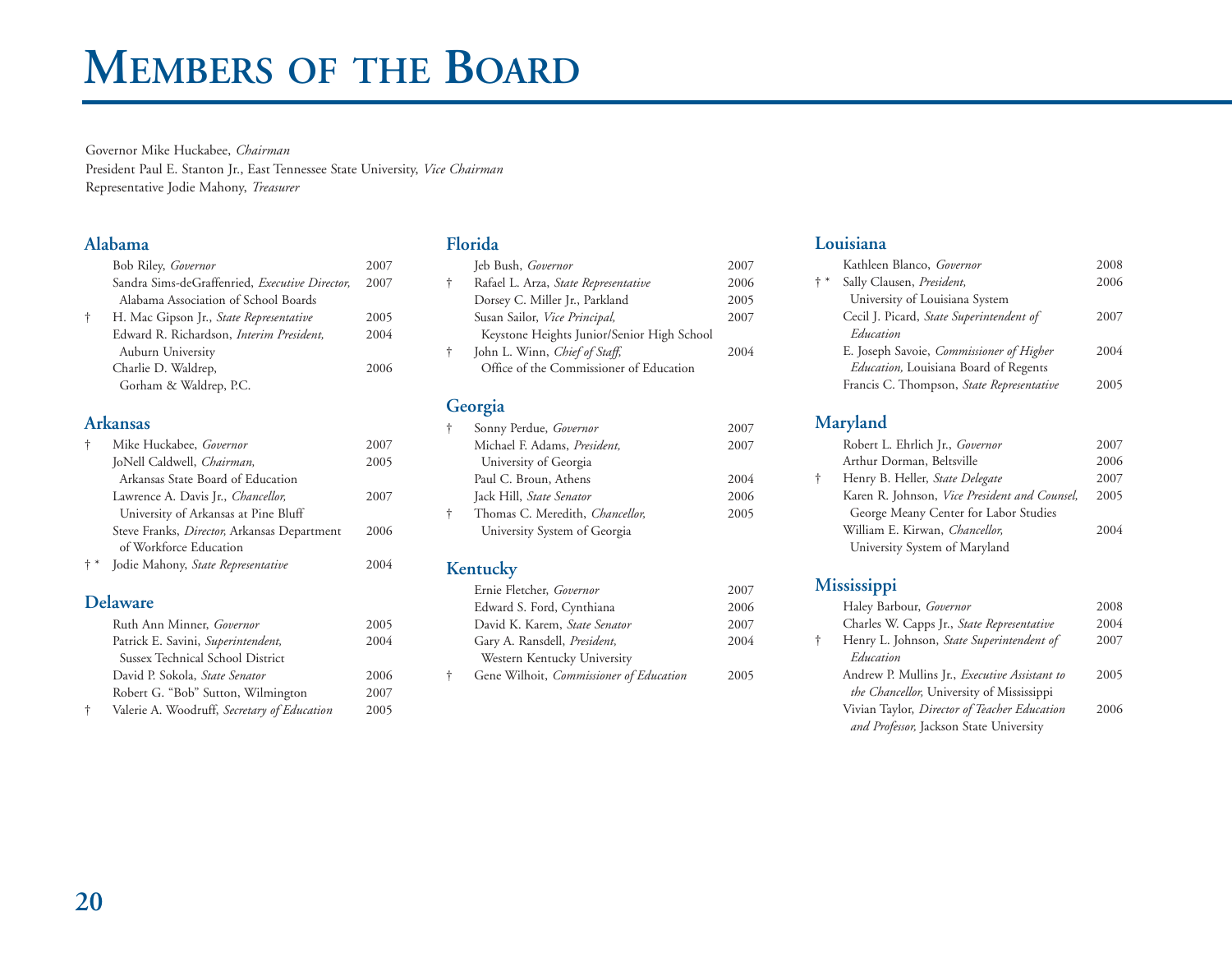#### **North Carolina**

|                      | Michael F. Easley, Governor             | 2005 |
|----------------------|-----------------------------------------|------|
|                      | Walter H. Dalton, State Senator         | 2004 |
|                      | Stanley H. Fox, State Representative    | 2005 |
| $\ddot{\phantom{1}}$ | Howard N. Lee, Chairman, North Carolina | 2007 |
|                      | State Board of Education                |      |
|                      | William R. McNeal, Superintendent,      | 2006 |
|                      | Wake County Public School System        |      |
|                      |                                         |      |

#### **Oklahoma**

|   | Brad Henry, Governor                            | 2007 |
|---|-------------------------------------------------|------|
|   | Judith Coe, <i>Dean</i> , College of Education, | 2005 |
|   | University of Central Oklahoma                  |      |
|   | Carolyn Coleman, State Representative           | 2004 |
|   | Joan Greenwood, State Representative            | 2006 |
| ÷ | M. Susan Savage, Secretary of State             | 2007 |

### **South Carolina**

| Mark Sanford, <i>Governor</i>              | 2007 |
|--------------------------------------------|------|
| Ronald R. Ingle, President,                | 2004 |
| Coastal Carolina University                |      |
| Nikki G. Setzler, State Senator            | 2005 |
| Inez Moore Tenenbaum, State Superintendent | 2006 |
| of Education                               |      |
| Ronald P. Townsend, State Representative   | 2007 |

#### **Tennessee**

|       | Phil Bredesen, Governor              | 2007 |
|-------|--------------------------------------|------|
|       | Stephen A. Cobb, Waller Lansden      | 2007 |
|       | Dortch & Davis, PLLC                 |      |
| ÷     | Lois M. DeBerry, Speaker Pro Tempore | 2006 |
|       | of the House                         |      |
| $+ *$ | Paul E. Stanton Jr., President,      | 2005 |
|       | East Tennessee State University      |      |
|       | Andy Womack, Murfreesboro            | 2004 |
|       |                                      |      |

#### **Texas**

| Rick Perry, Governor                         | 2007 |
|----------------------------------------------|------|
| Dianne White Delisi, State Representative    | 2007 |
| Kent Grusendorf, State Representative        | 2004 |
| Shirley J. Neeley, Commissioner of Education | 2006 |
|                                              |      |

### **Virginia**

|       | Mark R. Warner, Governor                     | 2006 |
|-------|----------------------------------------------|------|
| $+ *$ | John H. Chichester, President Pro Tempore    | 2006 |
|       | of the Senate                                |      |
|       | Donald W. Jones, Director of Minority        | 2004 |
|       | Procurement Programs, University of Virginia |      |
|       | Demaris H. Miller, McLean                    | 2005 |
|       | Kirk T. Schroder, Schroder-Fidlow, PLC       | 2007 |
|       |                                              |      |

# **West Virginia**

| Bob Wise, <i>Governor</i>            | 2005                  |
|--------------------------------------|-----------------------|
|                                      | 2004                  |
| Jerry L. Mezzatesta, State Delegate  | 2002                  |
| Robert H. Plymale, State Senator     | 2005                  |
| Roman W. Prezioso Jr., State Senator | 2003                  |
|                                      | Lloyd Jackson, Hamlin |

† *Executive Committee member* — The Executive Committee has full power to act between Board meetings. It is composed of one board member from each state and several from the region at large.

\* *Finance Committee member* — The Finance Committee, a subcommittee of the Executive Committee, prepares an annual budget and presents it and other financial policy matters to the Executive Committee.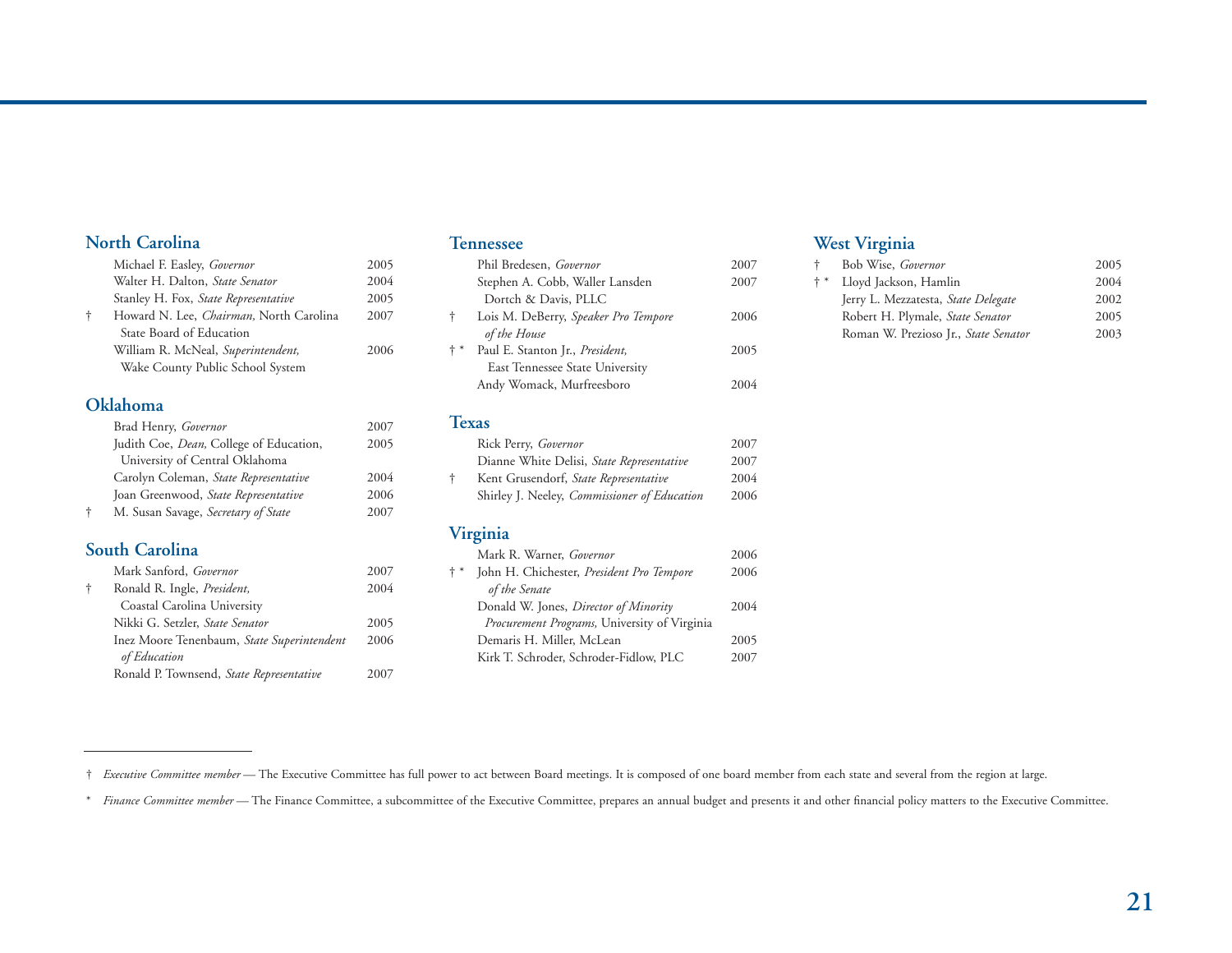# **LEGISLATIVE ADVISORY COUNCIL**

Senator Jack Hill, *Chairman* Representative Stephanie Ulbrich, *Vice Chair*

James B. Argue Jr., *State Senator,* Little Rock, Arkansas

Rafael Arza, *State Representative,* Hialeah, Florida

Ben Atchley, *State Senator,* Knoxville, Tennessee

Joe Barrows, *State Representative,* Versailles, Kentucky

Dan Boren, *State Representative,* Seminole, Oklahoma

B. Joseph Brush Jr., *State Senator,* Martinez, Georgia

Hob Bryan, *State Senator,* Amory, Mississippi

Charles W. Capps Jr., *State Representative,* Cleveland, Mississippi

David S. Casas, *State Representative,* Lilburn, Georgia

John H. Chichester, *President Pro Tempore of the Senate,* Fredericksburg, Virginia

Brooks P. Coleman Jr., *State Representative,* Duluth, Georgia

Carolyn S. Coleman, *State Representative,* Moore, Oklahoma

Carl N. Crane, *State Representative,* Baton Rouge, Louisiana

Walter H. Dalton, *State Senator,* Rutherfordton, North Carolina

Eugene E. Davidson, *State Representative,* Springfield, Tennessee

Lois M. DeBerry, *Speaker Pro Tempore of the House,* Memphis, Tennessee

Dianne White Delisi, *State Representative,* Temple, Texas

Larry Dixon, *State Senator,* Montgomery, Alabama

Vivian Davis Figures, *State Senator,* Mobile, Alabama

Stanley H. Fox, *State Representative,* Oxford, North Carolina

H. Mac Gipson Jr., *State Representative,* Prattville, Alabama

Jack Gordon, *State Senator,* Okolona, Mississippi

Mary Beth Green, *State Representative,* Van Buren, Arkansas

Joan Greenwood, *State Representative,* Moore, Oklahoma

Kent Grusendorf, *State Representative,* Arlington, Texas

David M. Haak, *State Representative,* Texarkana, Arkansas

Henry B. Heller, *State Delegate,* Rockville, Maryland

Jack Hill, *State Senator,* Reidsville, Georgia

David K. Karem, *State Senator,* Louisville, Kentucky

Jodie Mahony, *State Representative,* El Dorado, Arkansas

John W. Matthews Jr., *State Senator,* Bowman, South Carolina

Jerry L. Mezzatesta, *State Delegate,* Romney, West Virginia

Dan Moody, *State Senator,* Alpharetta, Georgia

Kevin Penix, *State Representative,* Fort Smith, Arkansas

Robert H. Plymale, *State Senator,* Ceredo, West Virginia

Roman W. Prezioso Jr., *State Senator,* Fairmont, West Virginia

Jody Richards, *Speaker of the House,* Bowling Green, Kentucky

Joe R. Salter, *Speaker of the House,* Florien, Louisiana

Nikki G. Setzler, *State Senator,* West Columbia, South Carolina

David P. Sokola, *State Senator,* Newark, Delaware

Gerald Theunissen, *State Senator,* Jennings, Louisiana

Francis C. Thompson, *State Representative,* Delhi, Louisiana

Ronald P. Townsend, *State Representative,* Anderson, South Carolina

Stephanie A. Ulbrich, *State Representative,* Newark, Delaware

Debbie Wasserman Schultz, *State Senator,* Weston, Florida

Kathleen Wilcoxson, *State Senator,* Oklahoma City, Oklahoma

Penny Williams, *State Senator,* Tulsa, Oklahoma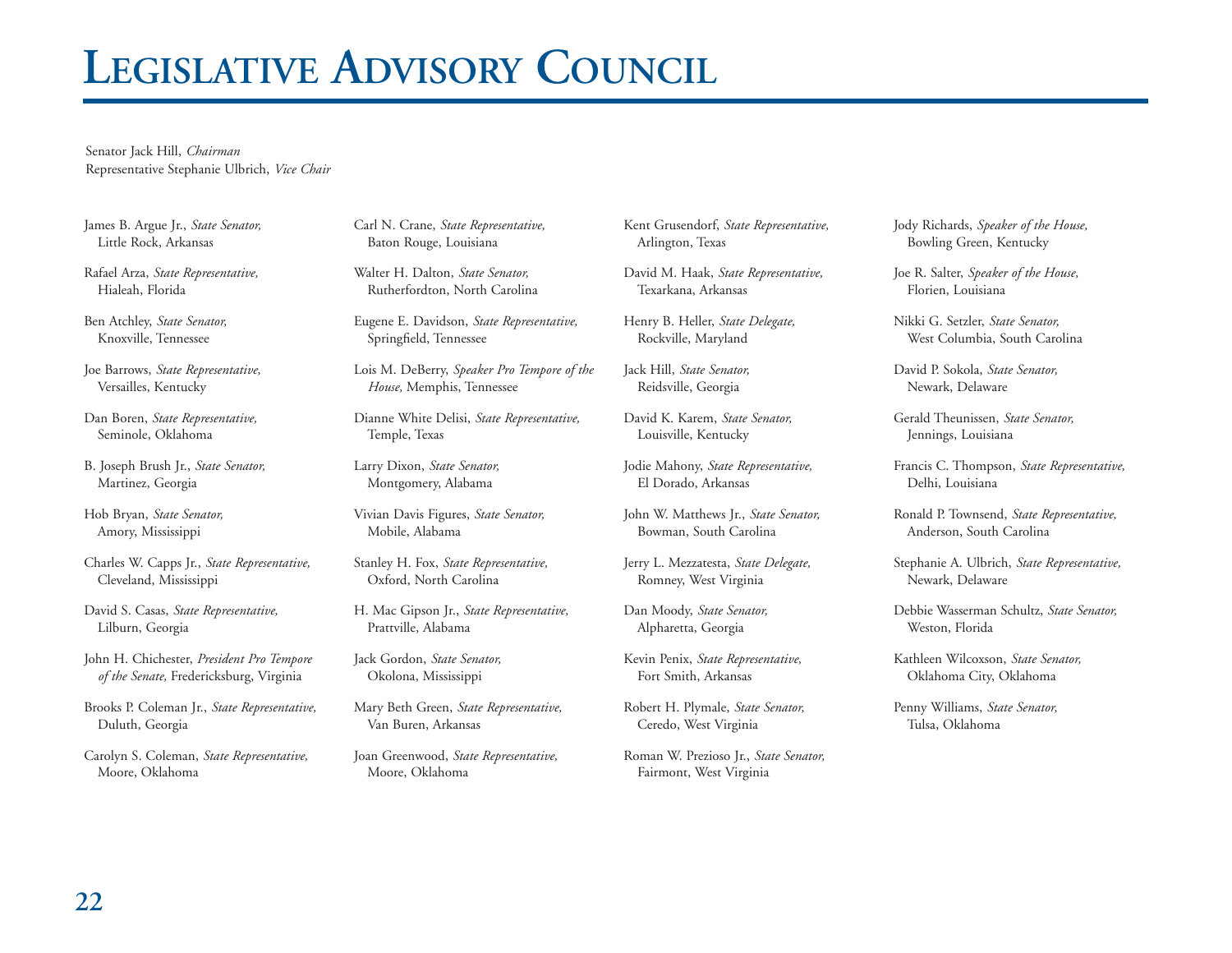# **SREB STAFF**

#### Mark Musick, *President*

- Ansley A. Abraham, *Director,* Doctoral Scholars Program
- Eula Aiken, *Nursing Programs Director* and *Executive Director of the Council on Collegiate Education for Nursing*
- Ivy Alford, *Director,* State Services for School Improvement
- Donnea Anderson, *Administrative Assistant, High Schools That Work*
- Gail Anderson, *Coordinator of National Summer Staff Development, High Schools That Work*
- Beth Andrews, *Assistant to the Senior Vice President,* School Improvement and Leadership
- Carla Andrews, *Administrative Assistant, High Schools That Work*
- Karen Anthony, *Research Associate, High Schools That Work*

Jim Ashby, *Mailroom/Office Clerk*

- Tricia Avery, *Director,* Human Resources
- Katie Banks, *Receptionist/Switchboard Operator*
- Jillian Barcroft, *Research Assistant,* School Improvement
- Robert Belle, *Director,* SREB-AGEP Doctoral Scholars Program
- Angela Birkes, *Associate Director,* Adult Learning Campaign
- Barbara Bohanon, *Assistant to the Director of Finance and Facilities*
- Gene Bottoms, *Senior Vice President*
- Tom Bradbury, *Vice President for Communications*
- Jamila Brady, *Administrative Assistant, Electronic Campus*
- Michelle Bright, *Administrative Assistant,* Making Schools Work
- Dawn Bristo, *Staff Associate for Regional Contract Programs*
- Kevin Burr, *School Improvement Consultant, High Schools That Work*
- Kathleen Carpenter, *Research Associate, High Schools That Work*
- Leslie Carson, *School Improvement Consultant, High Schools That Work*
- Bruce Chaloux, *Director, Electronic Campus*
- Barbara Channell, *Accounting Manager*
- Benjamin Cheaves, *Administrative Assistant,* Distance Learning Policy Laboratory/*Electronic Campus*
- James F. Clark, *Special Assistant to the Senior Vice President*
- Sondra Cooney, *Special Consultant, Making Middle Grades Work*
- Lynn M. Cornett, *Senior Vice President*
- Kristie Covington, *Administrative Assistant, High Schools That Work*
- Rebecca Daugherty, *Research Associate,* Educational Policies
- Sonya Devereaux, *Administrative Assistant, Professional Development for High Schools That Work* and *Making Middle Grades Work*
- Heather N. DiNapoli, *Research Associate,* Educational Policies
- Tony Dobbins, *Project Manager, High Schools That Work* Contracted Services
- Linda Dove, *Director,* Urban Initiatives
- Catherine L. Dunham, *Director,* Assessment for High Schools and Middle Grades
- Anne Edison, *School Improvement Consultant, High Schools That Work*
- Toni Eubank, *Director, Making Middle Grades Work*
- Caro Feagin, *Director,* Making Schools Work
- Deborah Fite, *Director, Professional Development for High Schools That Work* and *Making Middle Grades Work*
- Crystal Flowers, *Administrative Assistant,* Leadership Initiative
- Susan Fowler, *Assistant to the Senior Vice President,* Educational Policies
- Betty Fry-Ahearn, *Coordinator,* University Leadership Initiative
- Gale F. Gaines, *Director,* Legislative Services
- Vinicius Gates-Reeves, *Administrative Assistant, Making Middle Grades Work*
- Leonard Gatungo, *Administrative Assistant,* Making Schools Work
- Susan Gottfried, *School Improvement Consultant, High Schools That Work*
- Dianne Griffin, *Staff Associate,* Educational Technology
- Lingling Han, *Director of Data Analysis and Management for School Improvement*
- Betty Harbin, *School Improvement Consultant, High Schools That Work*
- Carolyn Helm, *Director,* Project Lead the Way, Pre-engineering Curriculum Project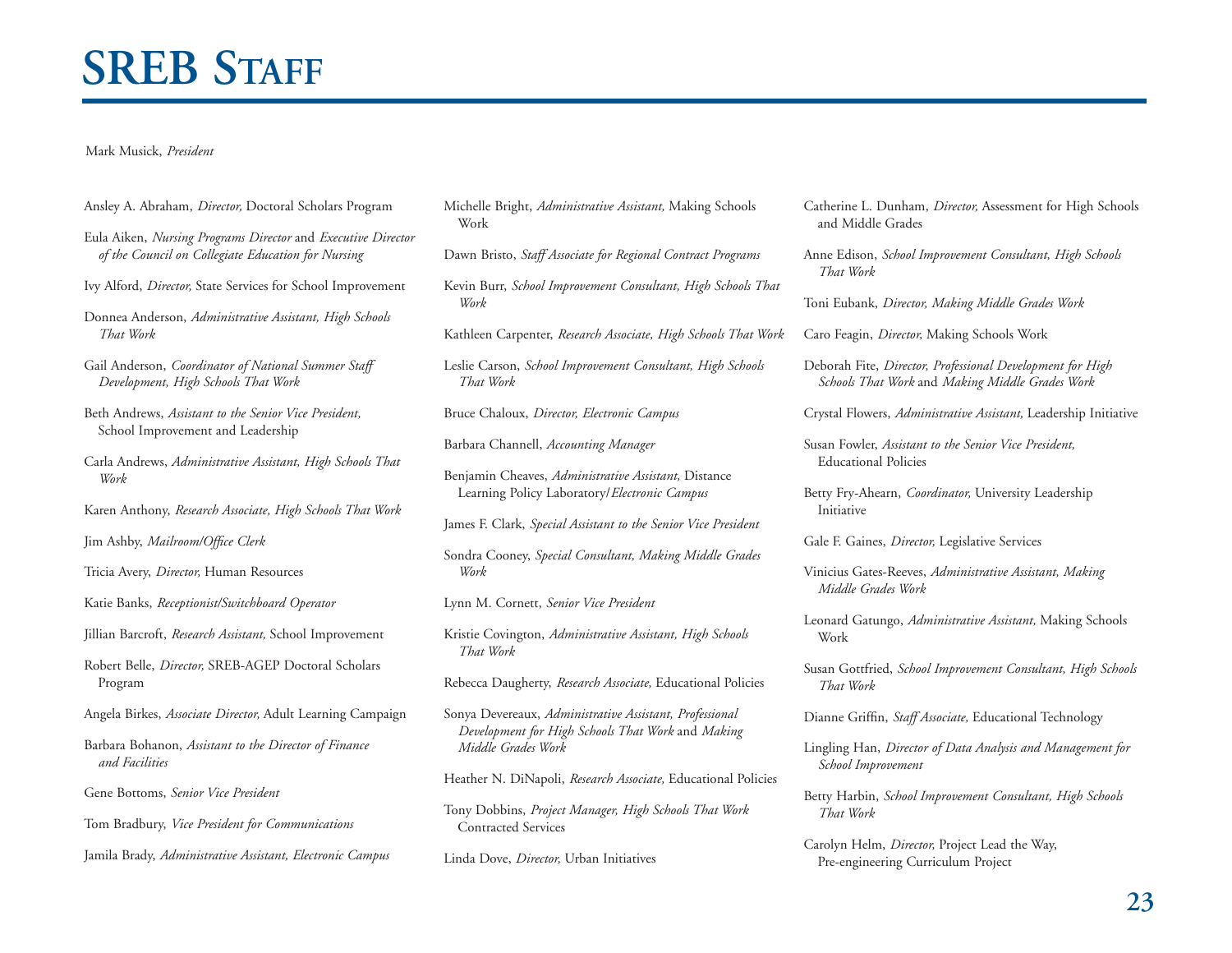# **SREB STAFF** (CONTINUED)

Susan Henson, *Director,* Special Projects David Hill, *Coordinator,* State Leadership Academy Network Linda Holly, *Assistant to the Vice President* Jenn Holmes, *Graphic Designer and Editorial Assistant* Walter Jacobs, *Senior Consultant,* Doctoral Scholars Program Andrea Jacobson, *Research Associate,* Leadership Initiative Shannon Johnson, *Publications Coordinator* Anna Johnston, *Staff Development Assistant* Frank Johnston, *Information Technology Assistant* Leticia Jones, *Production Manager* Lisa Jordan, *Information Technology Assistant* Gary Keller, *School Improvement Consultant, High Schools That Work* Fay Kline, *School Improvement Consultant, High Schools That Work*Melissa Koran, *Program Accounting Assistant,* Doctoral Scholars Program J.J. Kwashnak, *Director,* Information Technology Mary Larson, *Associate Director, Electronic Campus* Binta Lewis, *Assistant Director,* Human Resources

Joan Lord, *Director,* Educational Policies

Marie Loverde, *Research Assistant,* Data Services

Joseph L. Marks, *Director,* Data Services

John Marsh, *Editor/Writer for School Improvement*

- Kenneth Mason, *School Improvement and Project Lead the Way Consultant*
- J.B. Mathews, *Senior Technology Policy Adviser*
- Kathleen McNally, *Director,* State Services for High School Improvement
- James R. Mingle, *Director,* Distance Learning Policy Laboratory
- Charles W. Montgomery, *Accountant*

Barbara Moore, *Associate Director, Making Middle Grades Work*

Bob Moore, *School Improvement Consultant,* Making Schools Work

Ayinwi Muma, *Administrative Assistant,* Council on Collegiate Education for Nursing

Renee Murray, *School Improvement Consultant, High Schools That Work* 

Mary Myers, *Director of Publications for School Improvement and Leadership*

Kathy O'Neill, *Director,* SREB Leadership Initiative

Robbie Ouzts, *Doctoral Scholars Coordinator*

Rose Partridge, *Receptionist/Switchboard Operator*

- Alice E. Presson, *Director of Research, High Schools That Work*
- Traci Rylands, *Writer/Editor, High Schools That Work*
- Heather Sass, *School Improvement Consultant, High Schools That Work*

Amy L. Schneider, *Publications and Web Page Editor* Melissa Seehafer, *Educational Technology Assistant* Anne Simmons, *School Improvement Consultant, High Schools That Work* Janie Smith, *Director of Development,* Making Schools Work Susan Smith, *Office Services Coordinator* Russell Steel Jr., *Director of Finances and Facilities* Jinan Sumler, *School Improvement Consultant, High Schools That Work*John Swisshelm, *Information Technology Assistant* Gloria Talley, *Director,* LEAD Initiative Joyce Tallman, *Assistant to the President* Carline Thomas, *Administrative Assistant,* Urban Initiative William R. Thomas, *Director,* Education Technology Robin Wade, *Research Associate,* Educational Policies

Trakia Walker, *Institute and Grants Coordinator,* Doctoral Scholars Program

Scott Warren, *Director, High Schools That Work Contracted Services* 

James Watts, *Vice President for State Services*

- June Weis, *Research Associate,* Educational Policies
- Dorothy Whisenhunt, *Administrative Assistant,* Leadership Initiative

Marna Young, *Assistant Director of Research for School Improvement*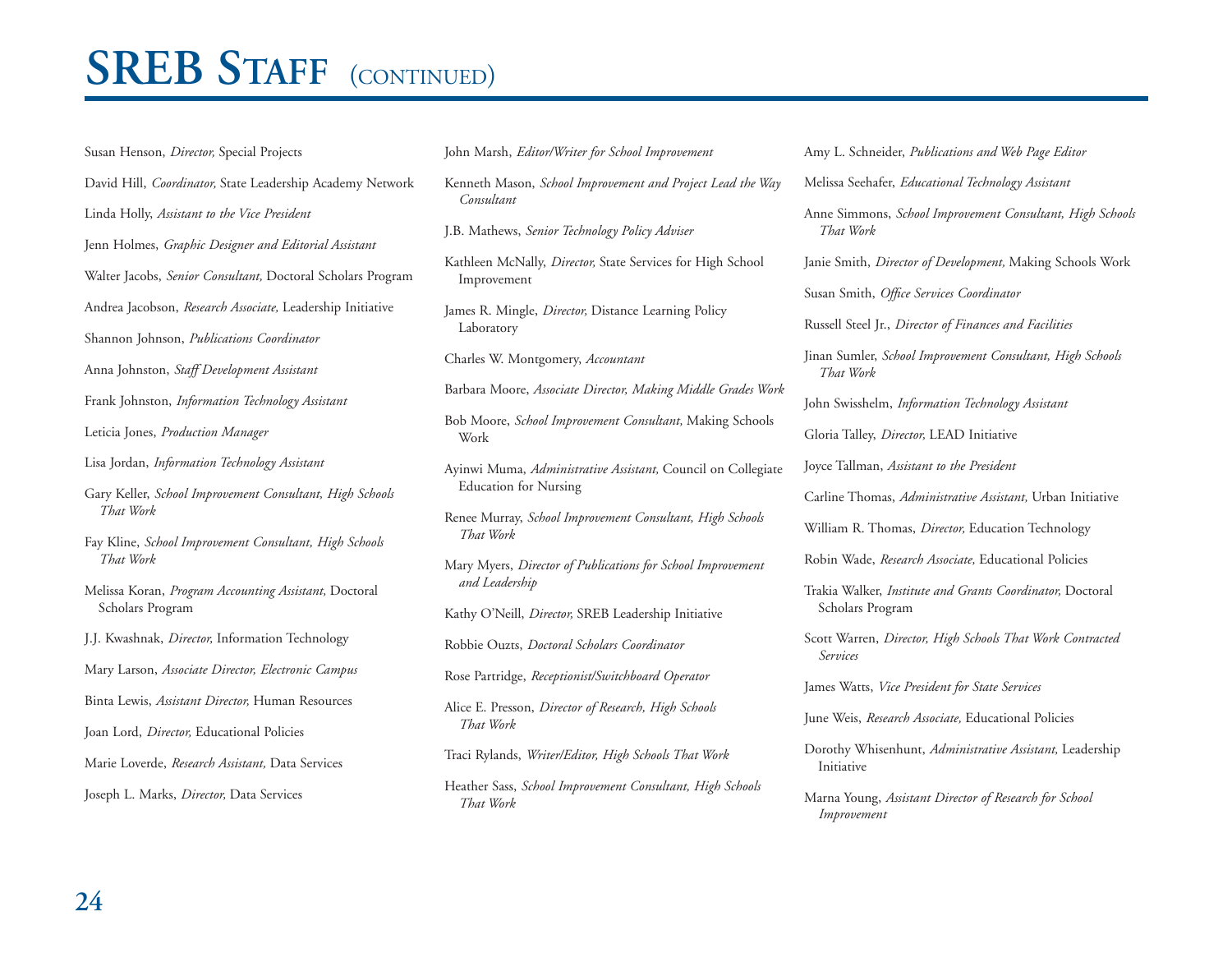# **SREB GRATEFULLY ACKNOWLEDGES SUPPORT FROM:**

Alfred P. Sloan FoundationBellSouth Education FoundationCarnegie Foundation of New York Charles Stewart Mott FoundationDisabilities and Business Technical Assistance Center Edna McConnell Clark FoundationEducation Commission of the StatesGeorgia Department of Education IBMJohns Hopkins University Joseph B. Whitehead Foundation

Lamar Plunkett Family Lumina Foundation for EducationNational Institutes of HealthNational Science FoundationProject Lead The Way SouthEastern Regional Vision for Education The Goldman Sachs FoundationThe Philadelphia Foundation — Wright-Hayre Fund U.S. Department of Education Wallace Foundation

Each year, the Southern Regional Education Board is audited by an independent auditor. The audit report is mailed to board members and made available to others.

To receive a copy of the audit report, please write or call:

Russell M. Steel Jr. Director of Finance and Facilities Southern Regional Education Board 592 10th St. N.W. Atlanta, GA 30318-5790

Or call (404) 875-9211, Ext. 257.